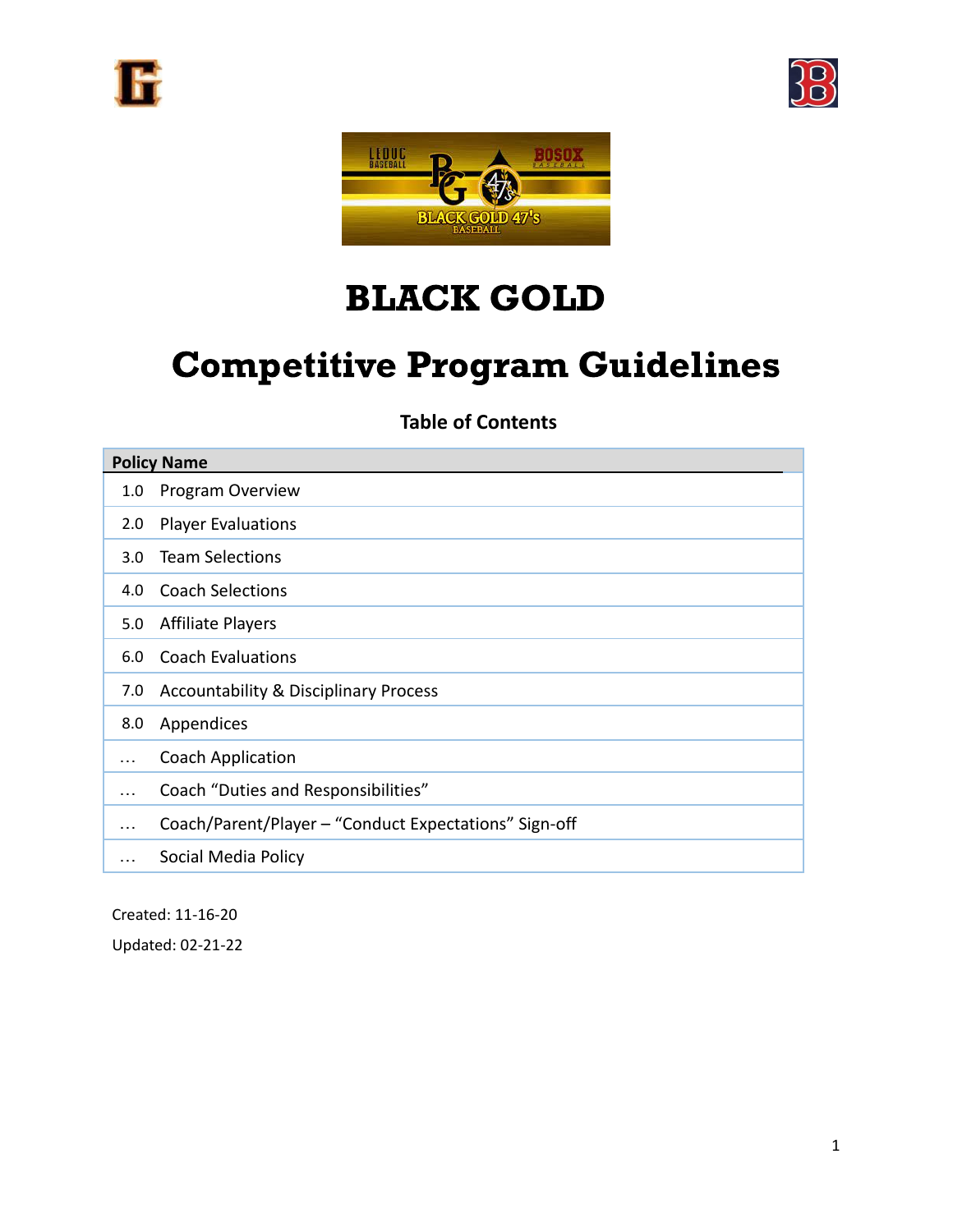



#### Policy Name: *1.0 Program Overview*

#### *Purpose*

The Black Gold Competitive program was formed as a partnership between Beaumont Minor Ball Association (BMBA) & Leduc Baseball Association (LBA). The operation of the program is carried out by the Black Gold Competitive Committee (the Committee) and consists of:

- Chair Not a member of either Association's Board
	- o On any matters requiring a vote, the Chair will only vote in the event of a tie
- Voting Members
	- o 3 members will be selected from each Association
- In the event that a suitable candidate is not available to fill the "Chair" position, the Committee will appoint a "Lead" person from the Committee of 6, to act as the liaison between the 2 associations.

Different from recreational "House League" baseball where the focus is fun through playing games in the months of May and June, the Black Gold Competitive Program is made available for those players/members that desire:

- A higher level of skill development, competition, and travel;
- A longer season opportunity for more games, more practices;
- League play in a variety of communities across the province;
- An opportunity to compete at a Provincial Championship;
- A larger commitment to the game expectations for attendance, costs, time, etc.

#### *Objective*

A key Core Value of the Black Gold Competitive Program is…

To provide our young ball players with a positive learning environment wherein the players and parents grow **their appreciation and admiration for the game of baseball.**

The Association is also aligned to the objectives of Baseball Alberta's Competitive Program: *'AAA' DIVISION*

- The objective of the Provincial 'AAA' League is to provide a highly competitive and developmental level of play for players/teams at the 13U, 15U and 18U age categories in a province-wide format
- Baseball Alberta's 'AAA' Division website can be found at the following link, and includes information on rules and regulations, schedule, coaching, and miscellaneous forms.
	- <http://baseballalberta.com/category/6/Baseball-Alberta-AAA-Division-Home>

#### *'AA' DIVISION*

- The objective of the Provincial 'AA' League is to provide a competitive yet developmental level of play for players/teams at the 11U, 13U, 15U, and 18U age categories in a province-wide format.
- Baseball Alberta's 'AA' Division website can be found at the following link, and includes information on rules and regulations, schedule, coaching, and miscellaneous forms.
	- o <http://www.baseballalberta.com/category/5/Baseball-Alberta-AA-Division-Home>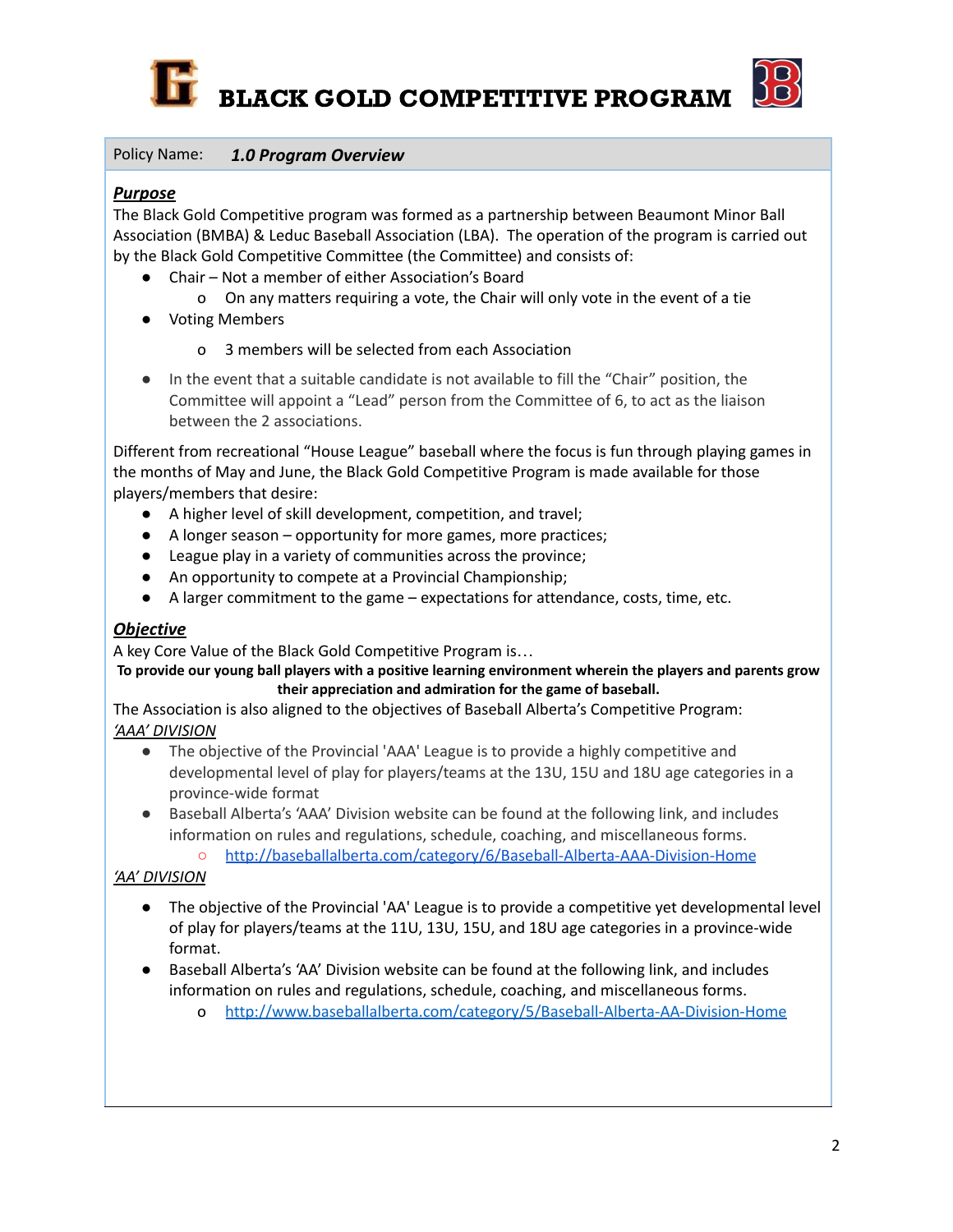



#### *Guiding Principles*

The Competitive Program's Guiding Principles will supplement the Association's Guiding Principles of fun, safety, fair play, friendship, and sportsmanship, and include:

- Represent Beaumont Minor Ball Association, Leduc Baseball Association and our communities proudly;
- Learn and develop baseball skills & knowledge attend practices, use what you learn.

To meet these principles, the Board of Directors (the Board) for both BMBA & LBA will hold all members participating in the Competitive Program (i.e. coaches, players & families) accountable to lead by example and represent each Association to the highest standard.

#### *Commitments*

#### *TIME COMMITMENT*

Competitive Baseball at all levels is a significant commitment for players and families. Through this commitment, players will see a substantial increase in the development of their baseball skills and continue to grow their passion for the game. Key commitment factors that all players and families should be aware of include the following:

- Evaluations begin in March.
- Indoor practices commence in April and move outdoors once the weather permits.
- The season runs from May to the beginning of August.
- Typically teams can be on the field 4 to 5 days a week with practices, league games, exhibition games, and tournaments.
- Practices are at each team's discretion, but 2 or 3 practices a week can be expected.
- League games commence in May (per Baseball Alberta's League Calendar) and can include 2 to 4 games per week primarily played on weekends. The occasional weeknight game can also be expected.
	- o AA teams will play on average 18 league games that will include some weekends with no League play which may be used for exhibition or tournament play.
	- o AAA teams will play on average 30+ games that includes League play each weekend
- Exhibition games and tournaments are at each team's discretion.
- Teams are expected to travel across Alberta for league games and tournaments. Out of province tournaments are also a possibility at each team's discretion.
- Post Provincial play "AA";
	- o Tier 1 teams in 13U, 15U, and 18U that win the Provincial Championships represent Alberta at the Western Canadian Championships in mid-August.
- Post Provincial play "AAA";
	- o Tier 1 teams in 13U, 15U, and 18U that win the Provincial Championships represent Alberta at the National Championships in mid-August.
	- o Tier 1 teams in 13U, 15U, and 18U that are 'runner-ups' at the Provincial Championships represent Alberta at the Western Canadian Championships in mid-August.
- Due to the time commitments outlined above, the Black Gold Competitive Program strongly encourages players that commit to a Black Gold Competitive Baseball team consider what conflicts may arise by participating in other spring/summer activities. Participation in other spring/summer activities and the conflicts that will arise will be considered when creating our teams.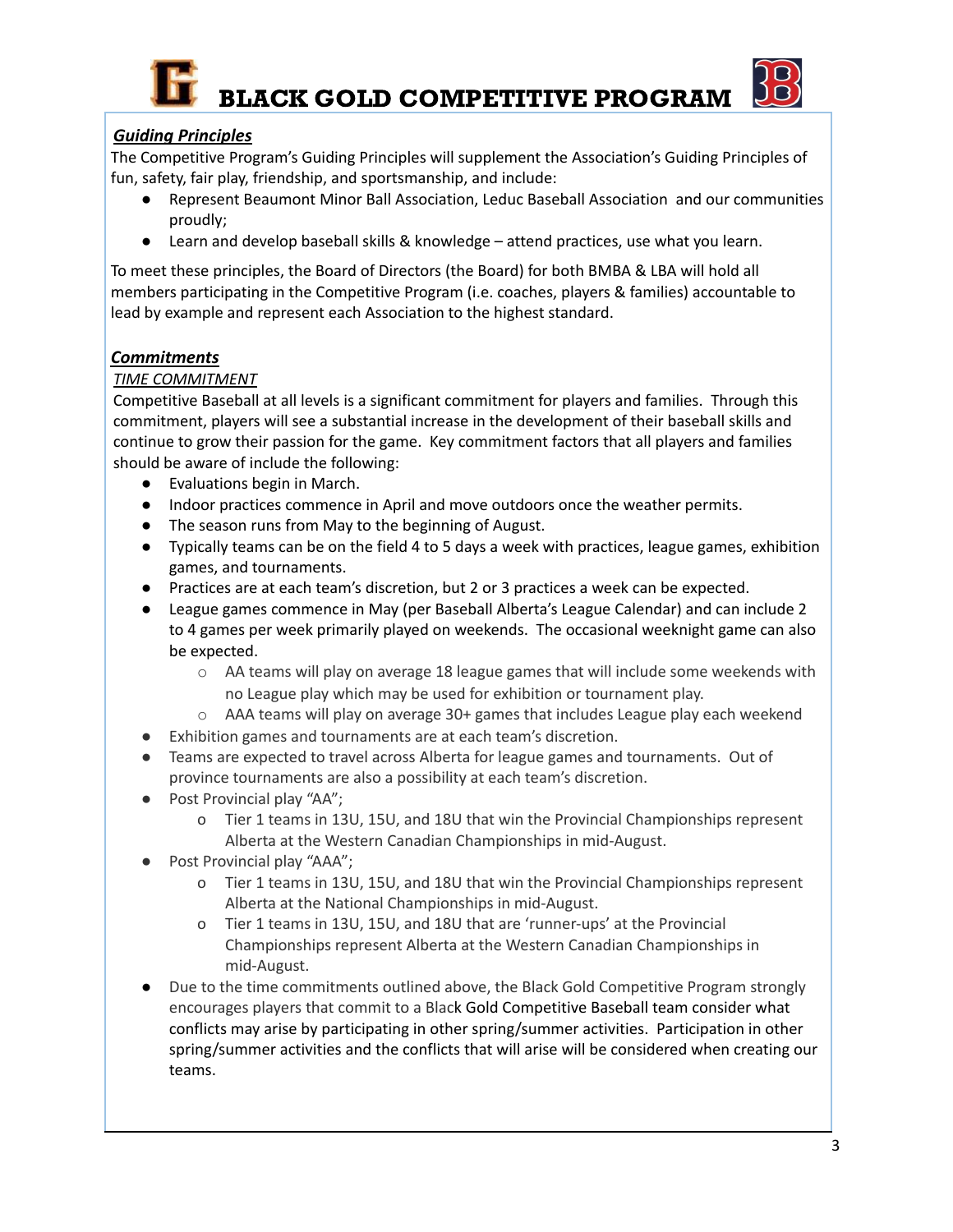

#### *FINANCIAL COMMITMENT 'AA'*

- In order to help offset the costs of additional diamond time, player and team fees, umpire fees, development, etc., player costs are higher for teams in the Competitive Program than those in a House program.
- An evaluation fee of \$50 will be required from those players who wish to attend evaluations for a competitive team
- Registration fees are determined by the Committee and approved by the Associations prior to the start of the season and will be posted on the Black Gold website once known.
- Team 'cash calls' will be an additional cost over and above registration fees. These will be calculated based on a teams budget and plans for the season.

#### *FINANCIAL COMMITMENT 'AAA'*

- Fees for 'AAA' teams will be higher than 'AA' teams as a result of: ○ more league games which increases umpire costs
- Non-parent coach compensation. The goal of the Committee is to have non-parent coaches at the 'AAA' level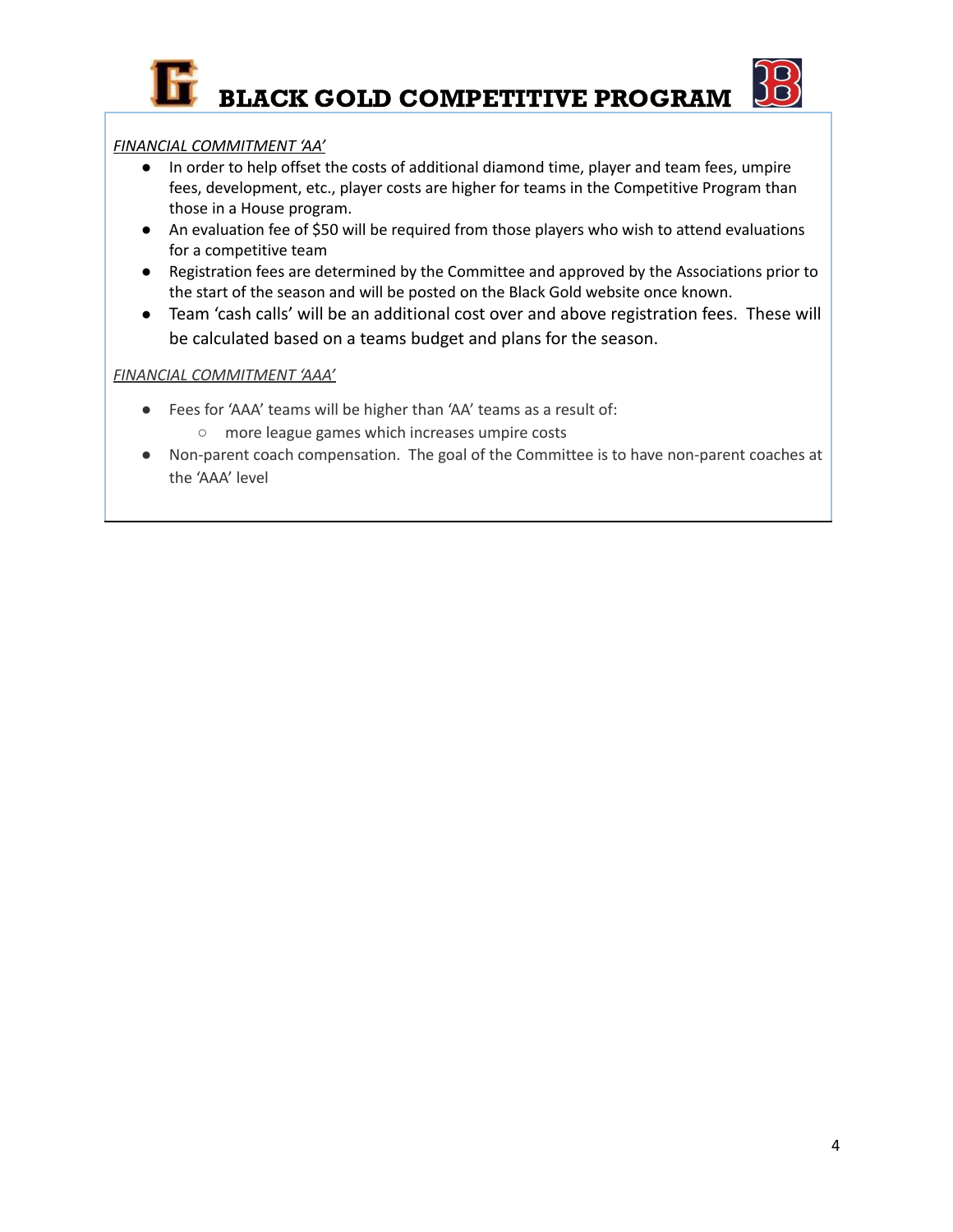



Policy Name: *2.0 Player Evaluations*

#### **Evaluations are mandatory for consideration to play with a Competitive team.**

#### *Competitive Team Evaluations*

The evaluation process can be a stressful time for players and parents alike. The Committee strives to keep the process as clear and open as possible while being impartial and minimizing bias. The Committee will conduct open evaluation sessions in March. Players will register through the Black Gold website. Each association will receive a list of their home players, once teams have been created. The list will be delivered to each home association a week after all Black Gold teams have been made.

Evaluations will be completed in a phased approach. All players wishing to play on a competitive team will attend tryouts. From this pool of players the "top" team will be selected first. Then the "second" team will be selected. This will continue until the number of teams, as deemed practical by the Committee, are formed.

The following attributes will be assessed and will be evaluated over the course of a number of evaluation sessions:

*Measurable Attributes:*

- Hitting
- Throwing
- Defense
- Running
- Pitching

*Intangibles:*

- "Coachability"
- "Baseball IQ"

Each "Measurable Attribute" will be evaluated by at least 2 evaluators. Notes:

- Evaluators will not be permitted to evaluate their own child or level their child is trying out for
- No coaching is permitted during evaluations
- If known ahead of evaluations, head coaches will be present during evaluations

The Committee will attempt to ensure there is equal representation from both Associations regarding evaluators.

After evaluations and upon receipt of a written request to the Division Director, the Committee will be available to meet with parents to discuss their player's evaluation and team placement. No discussion will be had regarding other players.

#### *Missed Evaluations*

In the event a player is unable to attend any or all of the Competitive Team Evaluations because of previous commitments or injury, the Division Director must be notified prior to the evaluation session(s) in order to make alternate arrangements. If proper notice is given, every effort will be made to accommodate a make-up evaluation and previous experience may also be taken into consideration. If proper notice is not provided, the issue of player placement will be discussed and determined by the Committee.

Information gathered from previous years may also be used to help in player evaluations.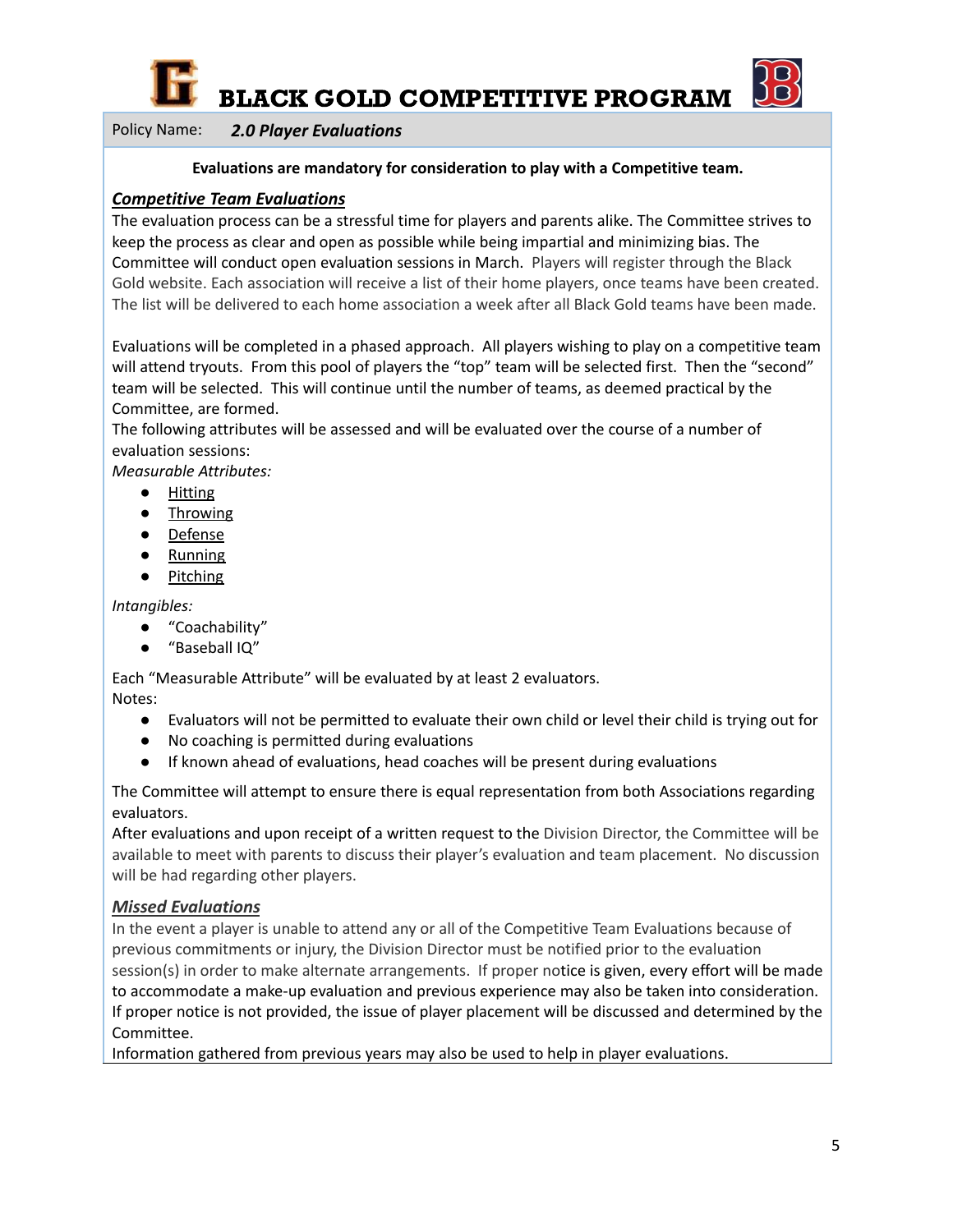



#### Policy Name: *3.0 Team Selections*

#### *Team Creation Process*

It is the goal of the Associations and the Committee to field at least 3 competitive teams at the 11U age level, and at least 2 teams at 13U to 18U, each season. However, the final number of competitive teams at each age level will depend on registration numbers each year, as well as the Committee's ability to secure proper facility space and qualified coaches.

#### *'AAA' Teams*

- The number of roster spots will be determined by the Head Coach after approval from the Team Selection Committee. Typically these teams will carry between 13 - 15 players.
- Using the evaluation scores along with subjective information compiled throughout the evaluation process and past feedback for guidance, the team will be picked by the Head Coach and approved by the Team Selection Committee.

#### *'AA' Teams*

- The total number of roster spots on each AA team will be determined by the head coach with approval from the Team Selection Committee.. Most competitive teams carry anywhere from 11 to 14 players, with some exceptions being made on a case by case basis.
- At each age level,
	- o Team 1 will be referred to as Black Gold \_\_\_\_\_\_\_\_ GOLD
	- o Team 2 will be referred to as Black Gold \_\_\_\_\_\_\_\_ BLACK
	- o Team 3 will be referred to as Black Gold \_\_\_\_\_\_\_\_ WHITE
	- o Team 4 will be referred to as Black Gold \_\_\_\_\_\_\_\_ GREY
- Teams will be formed using the following process;
	- o Using the evaluated metrics, players will be assigned an overall ranking
	- o From the overall rankings the "top group" will be called back for a final session
	- $\circ$  The Team Selection Committee along with the Head Coach will pick the final team from this group after the final session.
	- $\circ$  For those age categories with multiple teams, the next team will be selected using the same process from the remaining pool of players
- The Committee recognizes that the evaluation process is not 'perfect' and in situations where it is deemed a player was not evaluated correctly a Committee decision will be made to place the player in the correct group.
- Where a conflict exists when a Head Coach is also a member of the Committee, that Committee member will not be allowed to vote on any matters that arise in selecting that team.

#### *Underage Players*

There may be instances where a player at any level wishes to play at the next age level up. In such cases, the following rules shall apply:

- The underage player must first register in his/her regular age level prior to evaluations.
- The underage player must submit a request in writing to the Chair of his/her desire to be evaluated as an underage player at the next age level up.
- The underage player must attend all evaluations at the higher age level to ensure a complete evaluation has been done. If one or more evaluations are missed for any reason, the player will not be eligible to play at the higher age level.
- The underage player must still attend the evaluations at his/her regular age level in addition to the evaluations at the higher age level.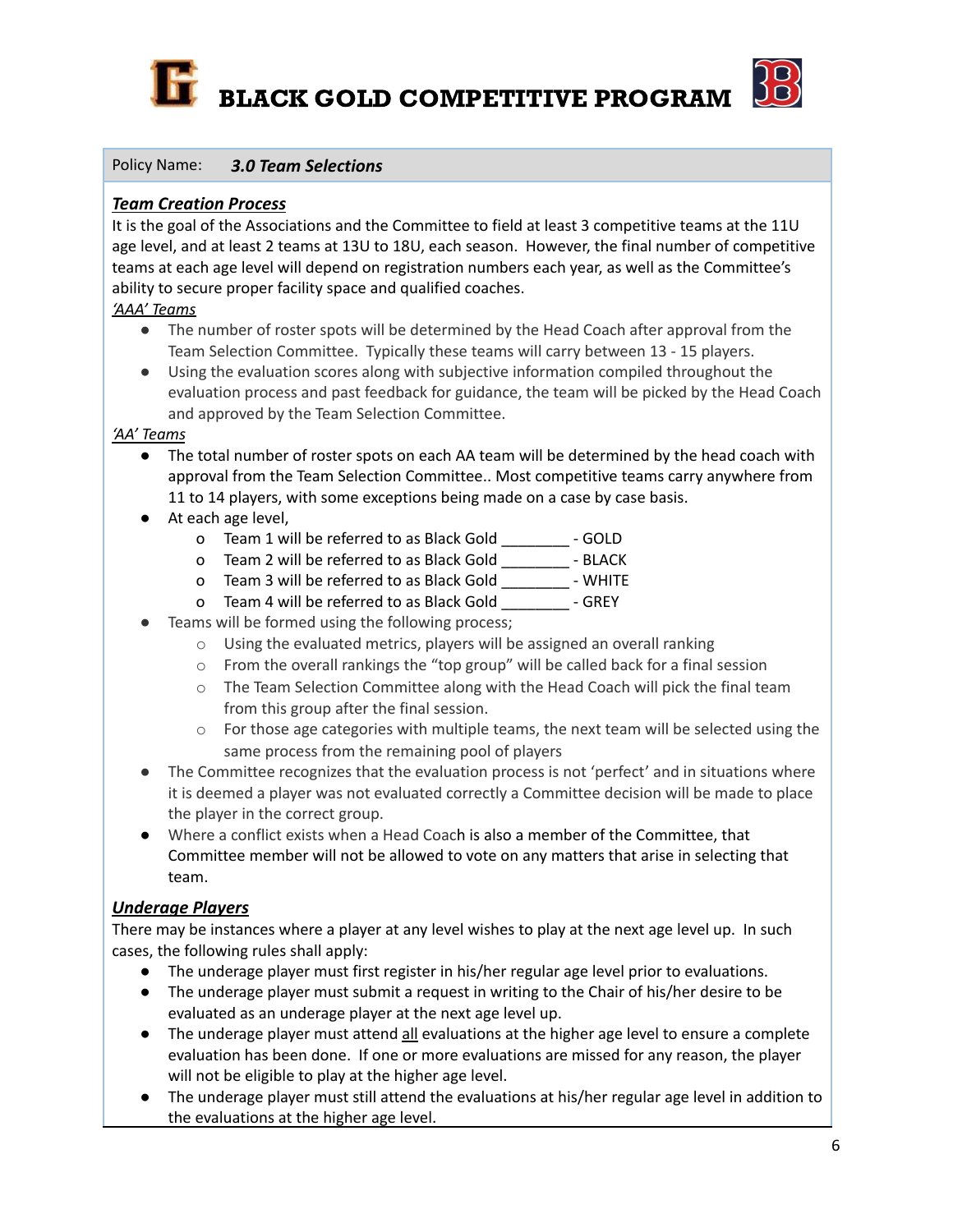

- Upon completing the evaluations at the higher age level, in order to be considered for a spot, the underage player must have been evaluated in the **Top 25%** of all players at that age level.
- Should the underage player be evaluated in the **Top 25%** of the higher age level, placement at that age level is not automatic and consideration of his/her placement at the higher age level will be taken to the Committee for a final decision. Underage players **cannot** be considered as a Coach Pick.
- At the 13U-18U level, should an underage player not be evaluated in the Top 25% they will return to their appropriate age level and not be permitted to play on Team 2,3 etc. at the higher level. At 11U, underage players may be considered for the lower teams based on the number of players available.
- There will be no cap or limit to the number of underage players considered based on the criteria and process outlined above, and registration numbers will be considered when deciding underage player placement.

#### *Import Players*

The Committee recognizes that neighbouring Associations may not offer competitive baseball or a particular age level/division to their members and welcomes them to attend competitive evaluations for a Black Gold Competitive Team. The following rules shall apply:

- The following players will not be considered imports for Black Gold rosters:
	- o BMBA players
	- o LBA players
	- o Players that have played at least 3 years with either BMBA or LBA
- The import player must be registered with his/her home Association and obtain permission from his/her home Association prior to attending Black Gold Competitive Evaluations.
- In order for an import player to be considered for a spot on a Black Gold competitive team, attendance at all evaluation sessions is strongly recommended. Failure to attend all sessions may not allow for a complete evaluation and ultimately the import player may not earn a spot on a competitive team.
- Upon completion of the evaluation process, the import player will be given consideration for a spot after looking at his/her final evaluation scores and a discussion with the head coach and the Committee. The Committee will have the final say on all import players eligibility.
- The maximum number of import players for each team will be:
	- o 11U 3
	- o 13U 4
	- o 15U 5
	- o 18U 5
- Based on the competitive outlook of a team the committee reserves the right to consider additional import players.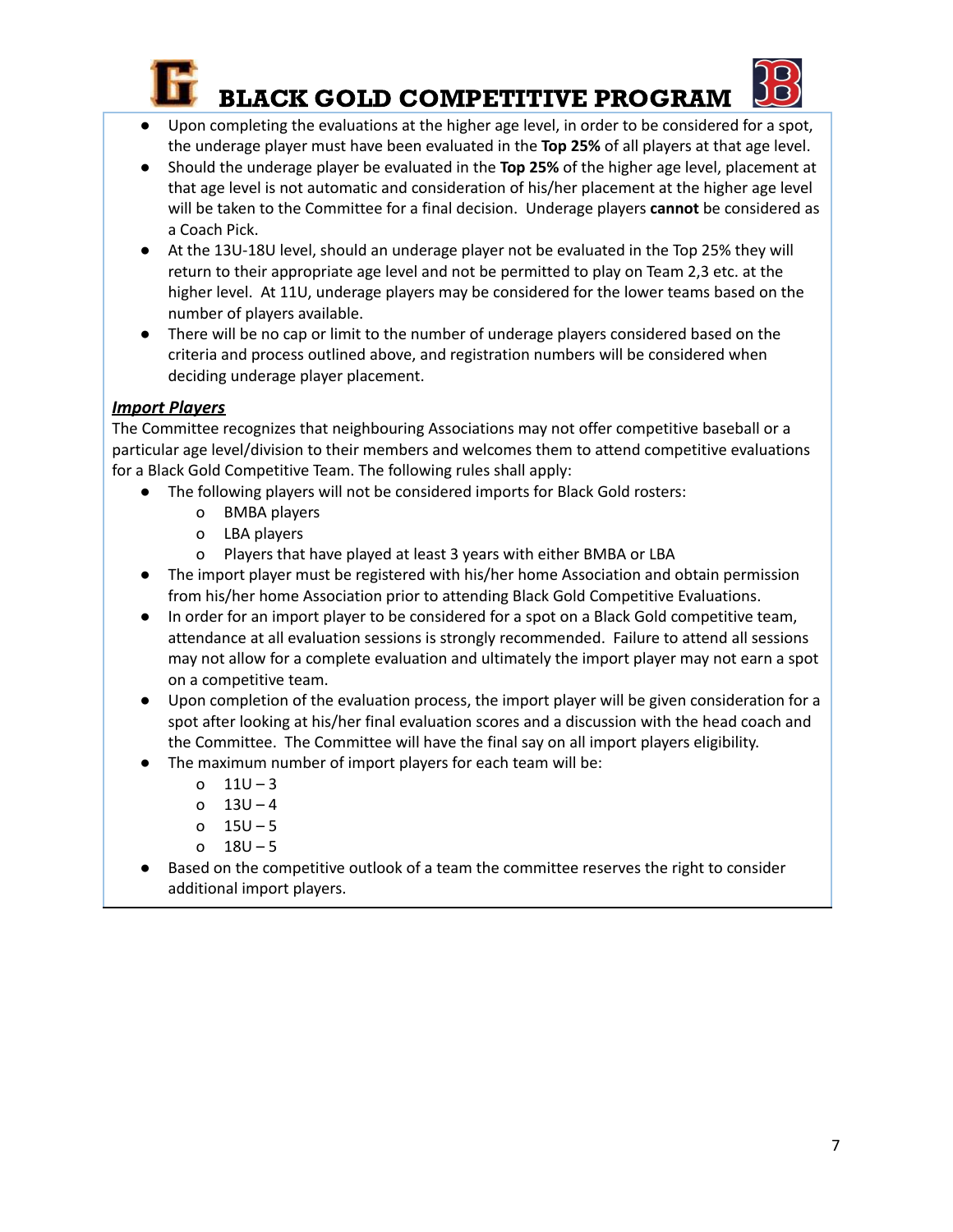

Policy Name: *4.0 Coach Selections*

#### *Overview*

To ensure a safe and positive learning environment for all players, all individuals interested in a head coaching role in the Competitive Program will be approved/selected by the Committee.

The objective of the competitive coach selection process is to select coaches who will provide the greatest benefit to the players in the program, and who will meet the coaching requirements and serve the mandate of the Committee.

To provide a quality competitive baseball program, the Association is responsible to select coaches it feels best meet the objectives of the Associations, the governing bodies (ie. Baseball Alberta, Baseball Canada), and the game itself. In the event of a number of candidates, then the following selection process will be used:

#### *Selection Criteria*

Coaches will be selected based on a set of transparent qualifications. Some qualification criteria are deemed mandatory and comprise the minimum qualifications for a coach at that level and category. Other criteria contribute to the overall rating of the coach candidate.

An application not meeting the minimum qualifications shall not be selected over one who meets or exceeds the stated qualifications, unless their experience and ability vastly exceeds those of the candidate meeting the minimum qualifications.

Coach Selection shall be based on the following criteria:

- *1. Coach Qualifications*
	- **Must** provide a current Criminal Record Check
	- Training qualifications are based on NCCP certification selected coaches **must** meet minimum requirements as set out by Baseball Alberta, or **must** commit to obtaining the minimum qualification during the current season as per the mandatory deadlines.
	- Preference could be given to coach candidates with higher levels of certification and training.
- *2. Coaching Experience* the experience qualification is based on:
	- The number of years as a coach;
	- The category and level of the teams coached;
	- The association or organization of the teams coached;
	- The coach's personal, proactive coaching development plan.
- *3. Playing Experience* –The Committee's interest in playing experience will be weighed against the applicant's coaching experience & coaching philosophy.
	- The number of years playing baseball;
	- The category and level of the teams played on;
	- The association or organization of the teams played on;
	- Other sports played and level of competition, etc.
- *4. References*
	- Coach candidates will be asked to provide references that can verify their background and experience. References will provide the opportunity to confirm a candidate's:
		- o Knowledge of the game;
		- o Coaching philosophy and style;
		- o Adherence to fair play;
		- o Conduct with officials;
		- o Character;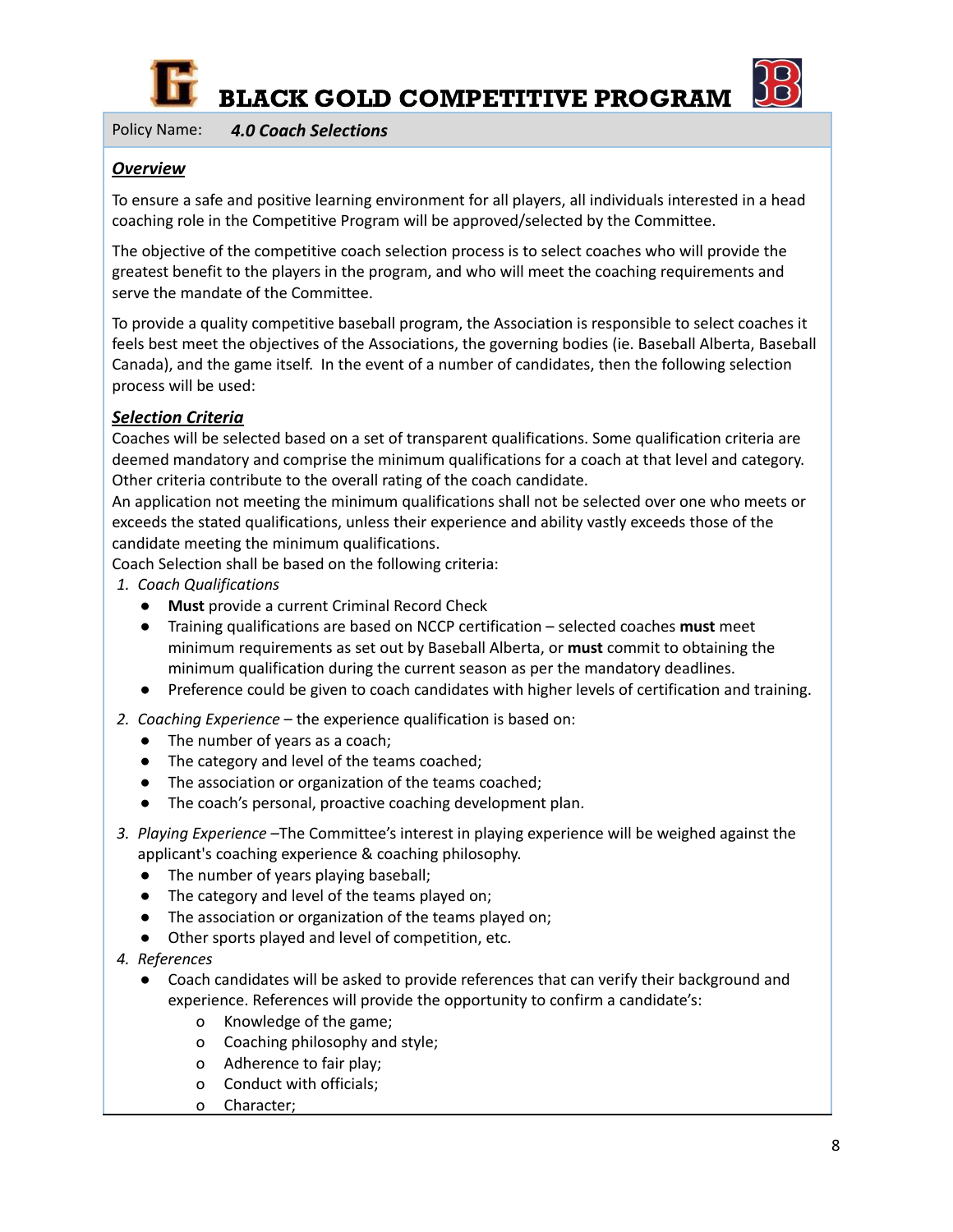

- Past history with other clubs.
- *5. Interview*
	- The Committee will conduct interviews with coaching candidates in order to establish a better sense of the candidate's qualifications. Attributes of a candidate that will be assessed could include but are not limited to their:
		- o Knowledge of the game;
		- o Coaching philosophy and style;
		- o Character;
		- o Quality of practice plans;
		- o Discussion on the use of assistance coaches;
		- o Personal coaching development plan.
- *6. Other Commitments*
	- The Committee will evaluate the level of other commitments a candidate has and may include that as a factor in the selection process.
	- Preference could be given to coach candidates that are relatively free of other commitments. Specifically, coaching another team, extensive job related travel or volunteer time in other organizations.
	- Preference will be given to those that show alignment and a commitment to the Association and the Competitive Program.

#### *Selection Process*

The Committee will act as the Coach Selection Panel for all Competitive Teams.

The members of the Coach Selection Panel will meet to review all of the coach applicants' materials and to conduct the interviews if required.

All coach applicants will be assessed through the criteria listed above, the application they build and submit to the Chair and an interview by the Committee, if required.

The Committee will determine which candidate will be offered the head coach role for each team via a vote with majority being required for a decision to be made. The Chair will only vote in the case of a tie.

If a coach applicant sits on the Committee, they will not be allowed to be a part of the coach selection process for the team being considered.

#### *Assistant Coaches*

Head coaches are responsible for selecting their assistant coaches. They can select from the pool of applications or recruit other coaches. It must be noted that any assistant coach selection can be overridden by the Committee for reasons such as; no RCMP Criminal Record Check, poor past coaching evaluations, inadequate NCCP certification, etc. As a result, the team staff (including the Off Field Manager) is not considered final until approval is given by the committee.

#### *Non-Parent Coaches*

Compensation for those individuals wishing to be a head coach and who have been selected to coach a Competitive Team will be discussed and determined by the Committee on a case-by-case basis.

#### *Selection Timeline*

Deadline for submitting a 'AA' Head Coach application will be **January 31**.

Deadline for submitting a 'AAA' Head Coach application will be **December 15**.

From the pool of coach applications received, the Committee will select the most qualified candidates to be part of the evaluation process. Being a part of this group will give these coaches first-hand knowledge of the evaluations should they be named a head coach. Being selected to this group does not guarantee a head coaching role.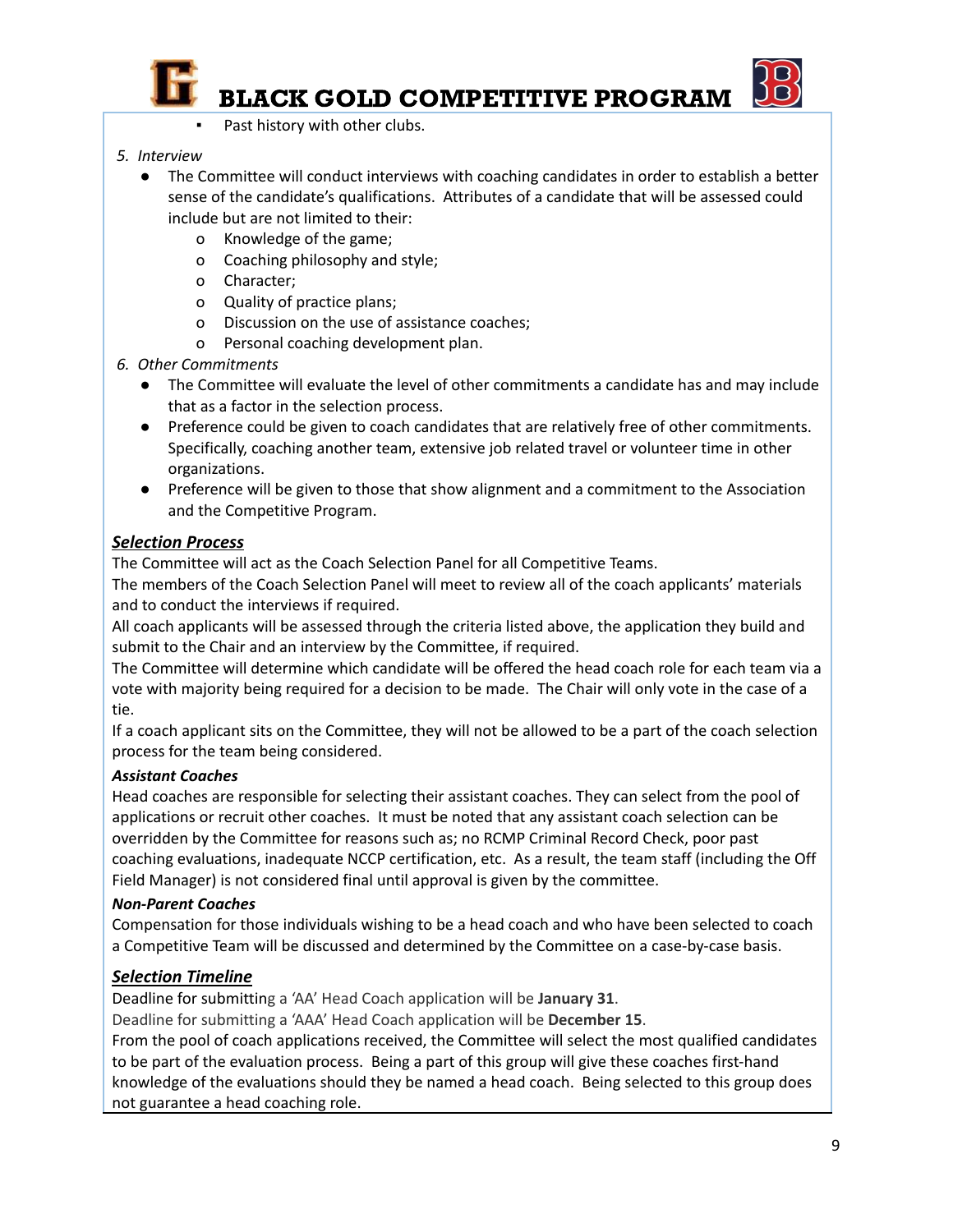

The goal of the Committee is to have Head Coaches named for the "Gold" teams prior to the start of evaluations.

Once the "Gold" teams have been selected, the Committee will look to name the Head Coaches of Team "Black", "White", and "Grey" based on the applicants remaining and how their player has evaluated through the first round of evaluations

#### *Application Process*

The Committee will inform the coaching applicant of an interview date/time. If the date/time is unacceptable to the prospective coach, the Committee will endeavor to find an alternative date/time that works for all participants.

Successful candidates will be notified by the Committee. Successful head coach candidates that accept the role must agree to sign off on the "**Coach Conduct and Expectations**" document.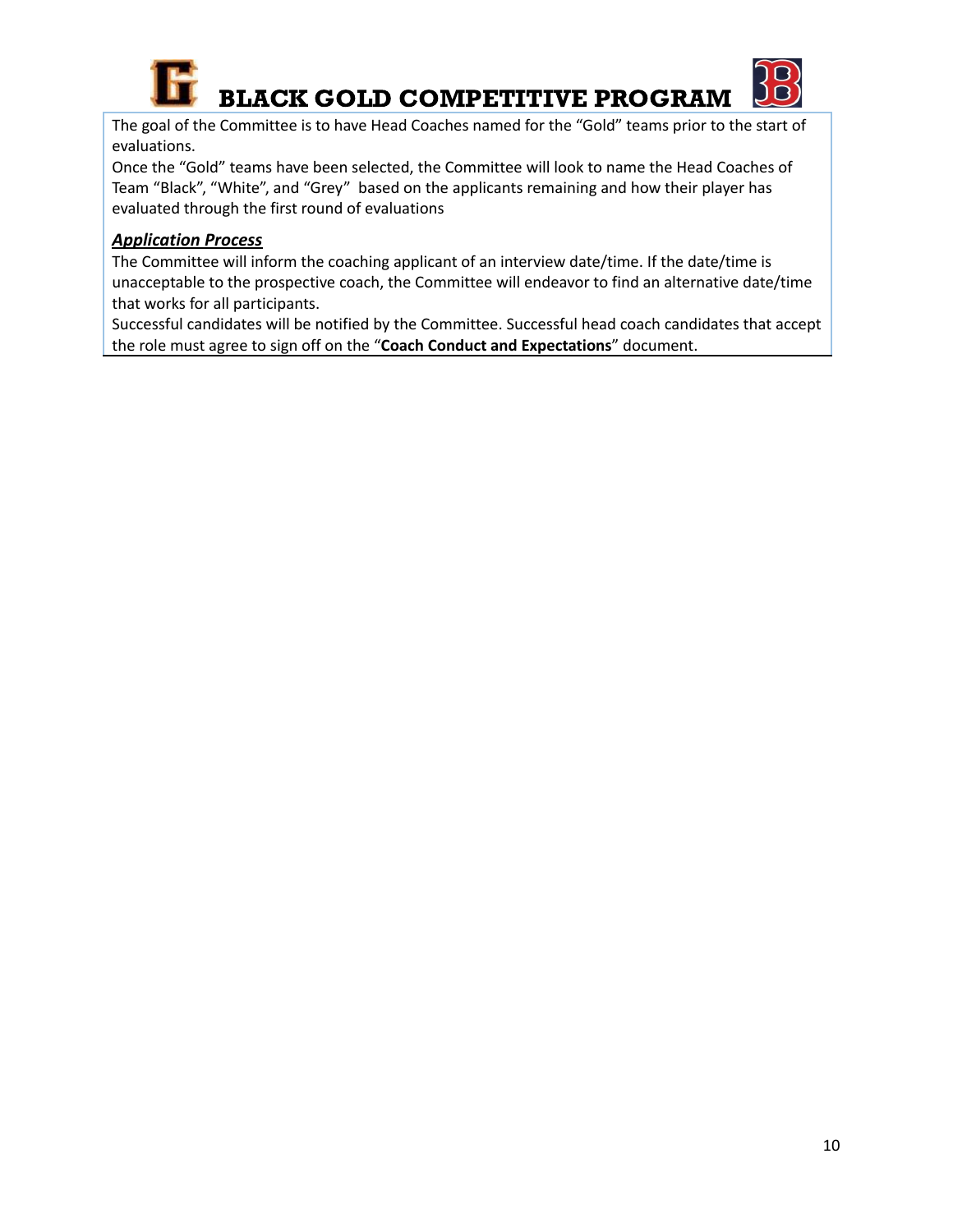

#### Policy Name: *5.0 Affiliate Players*

As noted in the annual Baseball Alberta Handbook, *the affiliate program is in place to provide coaches with an option to pick‐up players from a lower category/division in the event of unforeseen circumstances where their roster would drop below the original size. Coaches have the option to bring their roster size up to its original roster size utilizing affiliates*.

As noted in the handbook, the affiliate program is not in place to permit coaches to add depth to their team's current roster, and is only to be used as an emergency backup plan.

#### *Baseball Alberta*

Some key points to consider:

- **All affiliate players must be approved by Baseball Alberta prior to them being eligible to play.**
- The team must submit the *Affiliate Player Application* (completed and signed by the affiliate's parent unless 18 years of age) along with a \$25 processing fee to Baseball Alberta at least 3 working days prior to their first game to be played.
- In order to utilize an affiliate, the coach/team manager must contact the affiliate player's team coach to determine availability and to also discuss how the player will be utilized (coaches should come to agreement of innings/pitch counts to be pitched as those innings may affect the affiliate player's team).
- Affiliate players may only sign with one team and may only play up to 5 games throughout the entire schedule.
- No Affiliate players will be permitted for use at the Provincial Championships.

Coaches of Competitive Teams are expected to be familiar with the most current Baseball Alberta rule on affiliates and if they have any questions about the program they are encouraged to contact the Competitive Director for guidance as needed.

The Committee's expectations in the utilization of affiliate players are the following:

- Members first every effort should be made to utilize BMBA/LBA players before seeking an affiliate player from another association.
- The team will be responsible for the Baseball Alberta fee.
- The Head Coach should make every effort possible to ensure the affiliate player has an opportunity to play.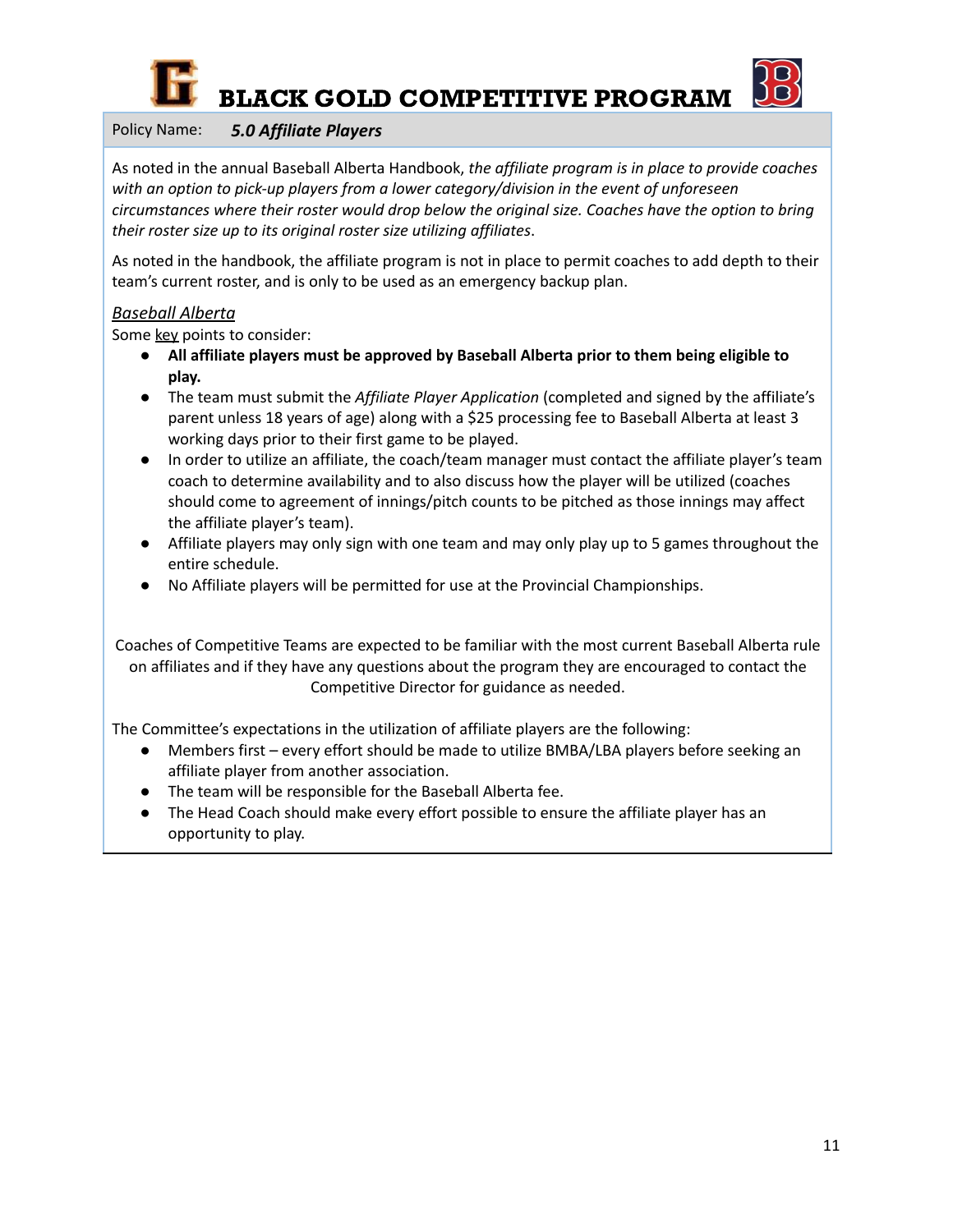



#### Policy Name: *6.0 Coach Evaluations*

To ensure the ongoing development of the programs coaches a *Coach Evaluation Program* will be utilized.

#### *Objectives of Evaluation Program*

The Coach Evaluation Program has been implemented with the following purposes:

- To ensure the ongoing development of the programs coaches.
- To support the coach's future coaching requests within the program coaches with a strong evaluation will be given preferential consideration during the coach selection process.
- To ensure that the players/members are provided with coaches that are accepting of continuous improvement. Like the expectations on the young ball players to improve, the program seeks coaches that understand and acknowledge their need to improve.

#### *Evaluation Program*

Evaluations of the Coaches within the program will be conducted by collecting information through the following:

- Parent feedback:
	- o online survey at the conclusion of the season
	- o in season feedback provided to committee members that will be documented for the coach evaluation process
- Player feedback:
	- o online survey at the conclusion of the season
- Committee members:
	- o feedback on coaching from a committee member will be documented for use in the coach evaluation process.

The Committee will collect, document, and compile information from all of the evaluation sources for each coach and retain for future coach selection processes. The Committee will prepare an overall "Feedback" package for each coach with the goal of taking the information presented for personal improvement. Preference will be to provide the feedback in a face-to-face meeting with the coach.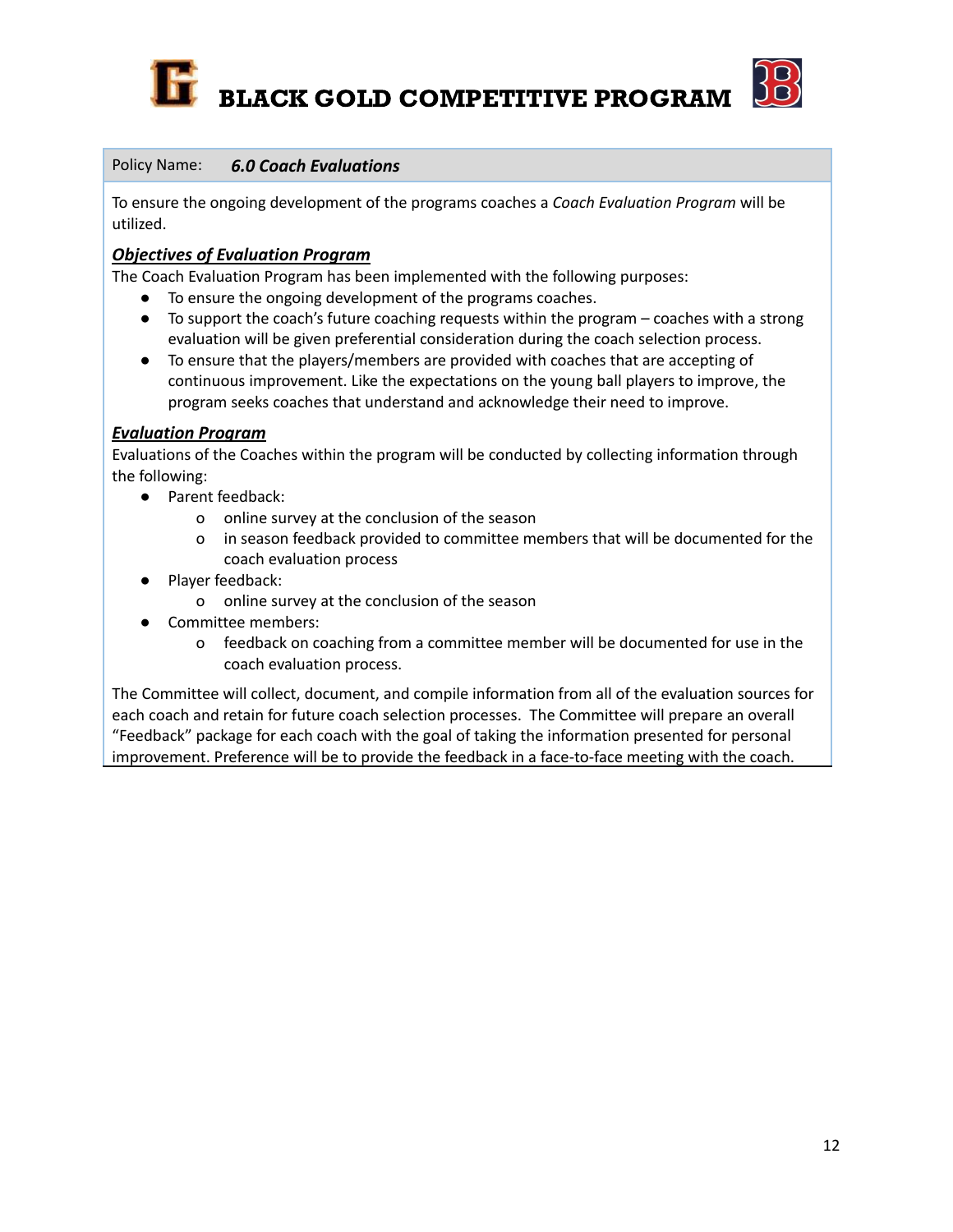

#### Policy Name: *7.0 Accountability and Disciplinary Process*

The Committee understands that an "Accountability and Disciplinary" process is required to be in place should an instance arise that needs to be dealt with. This offers a transparent guideline on how those situations will be handled.

This process is in place for:

- 1. Coaches
- 2. Parents
- 3. Players

Coaches, parents and players will be required to sign off on their respective "Code of Conduct" which will be held by the Committee should it be required if the conduct of an individual is called into question.

The following steps are to be followed should a concern arise that a member feels action needs to be taken to address:

- Step 1 Off-Field Manager:
	- o After following the "24 Hour" rule, the concern is to be submitted to the teams Off-Field Manager in writing.
	- o Together, between the concerned individual, Off-Field Manager, Team Parent Liaison, and the Head Coach (only if the concern does not involve him/her) the concern will be discussed to see if a resolution can be found within the team.
	- o A summary of the concern and resolution (if found) is to be submitted by the Off-Field Manager to the Division Director
	- o If resolution is not found in *Step 1*, the concern is to be elevated to *Step 2.*
- Step 2 Division Director:
	- o The Off-Field Manager is to submit a summary of the concern and attempted resolution.
	- o Between the concerned individual, Off-Field Manager, Team Parent Liaison, Head Coach (if not the subject of the concern) and the Division Director, discussion will be had to work towards finding a suitable outcome for all involved.
	- o The Division Director will submit a summary of "Step 2" to the Committee.
	- o If resolution is not found in *Step 2,* the concern will be escalated to the Committee for resolution.
- $Step 3 Committee$ 
	- o The Committee will take all previous information of the incident into account and formulate a resolution.
	- o All efforts will be made to find a resolution that is satisfactory to everyone involved. The decision made by the Committee will be considered final.
- Step 4 Home Association
	- o After *Steps 1-3* have been exhausted, and the concerned individual is not satisfied with the actions taken they are to submit their concern in writing to the President of their Home Association.
	- o The Committee will provide to the President documentation from *Steps 1-3* and will work with the President to bring closure to the concern.
- Outcome Any outcome reached, must be provided to each president, the individuals involved, where needed, in writing along with the committee retaining a copy with a clear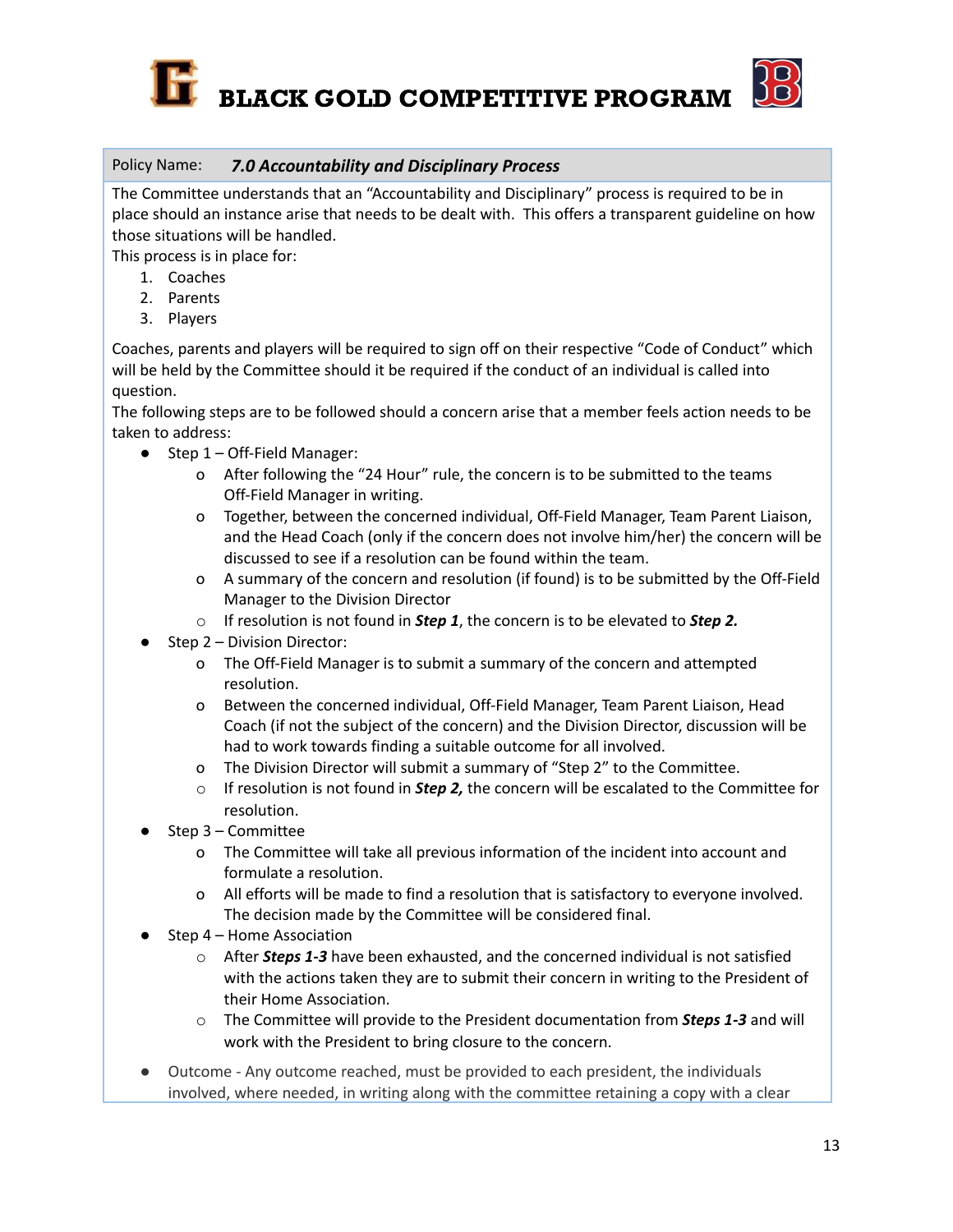



outline of considerations, process of decision, final decision and any future plan or steps to be taken for the reconciliation along with any necessary timelines of length of time of discipline.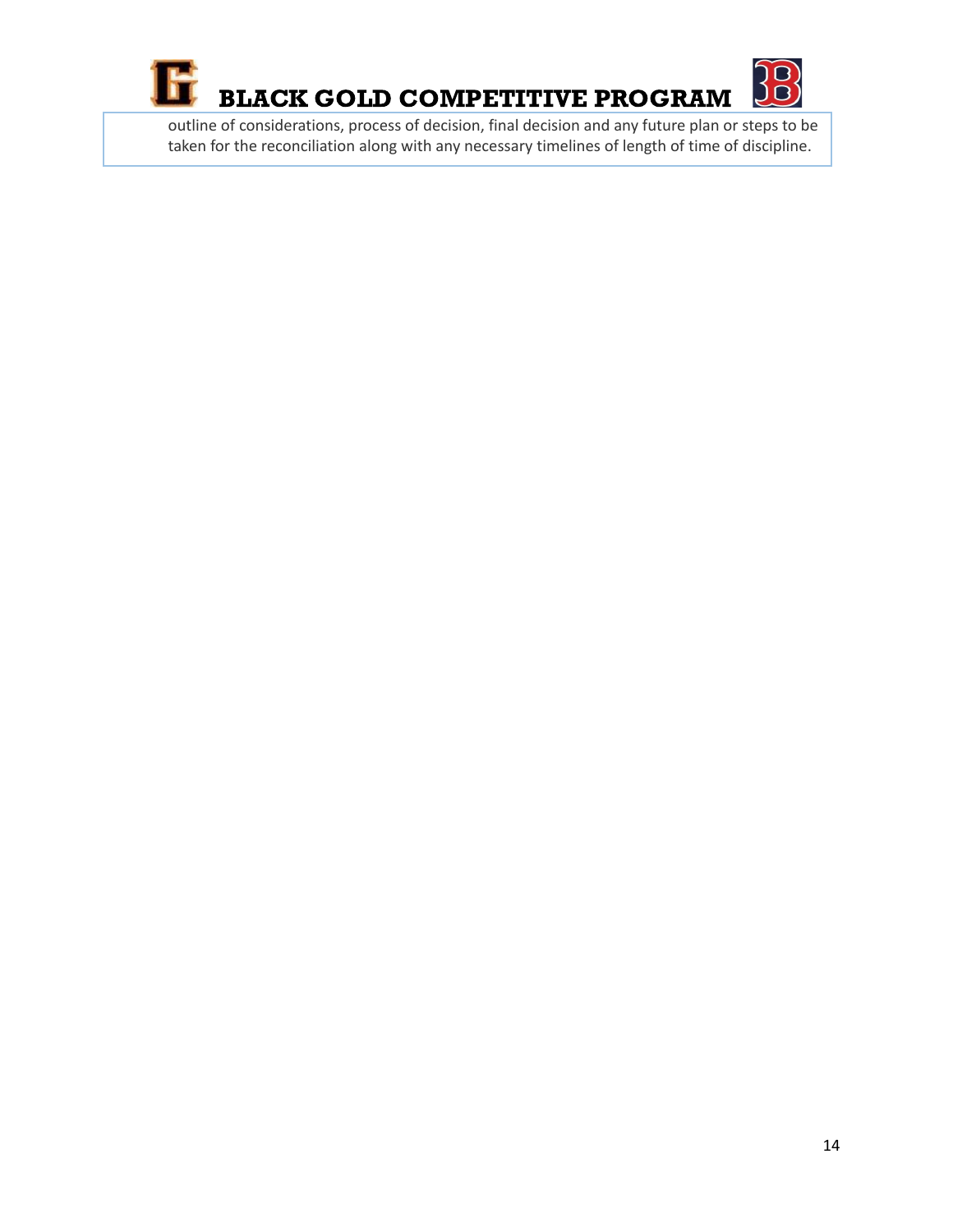

**Appendices**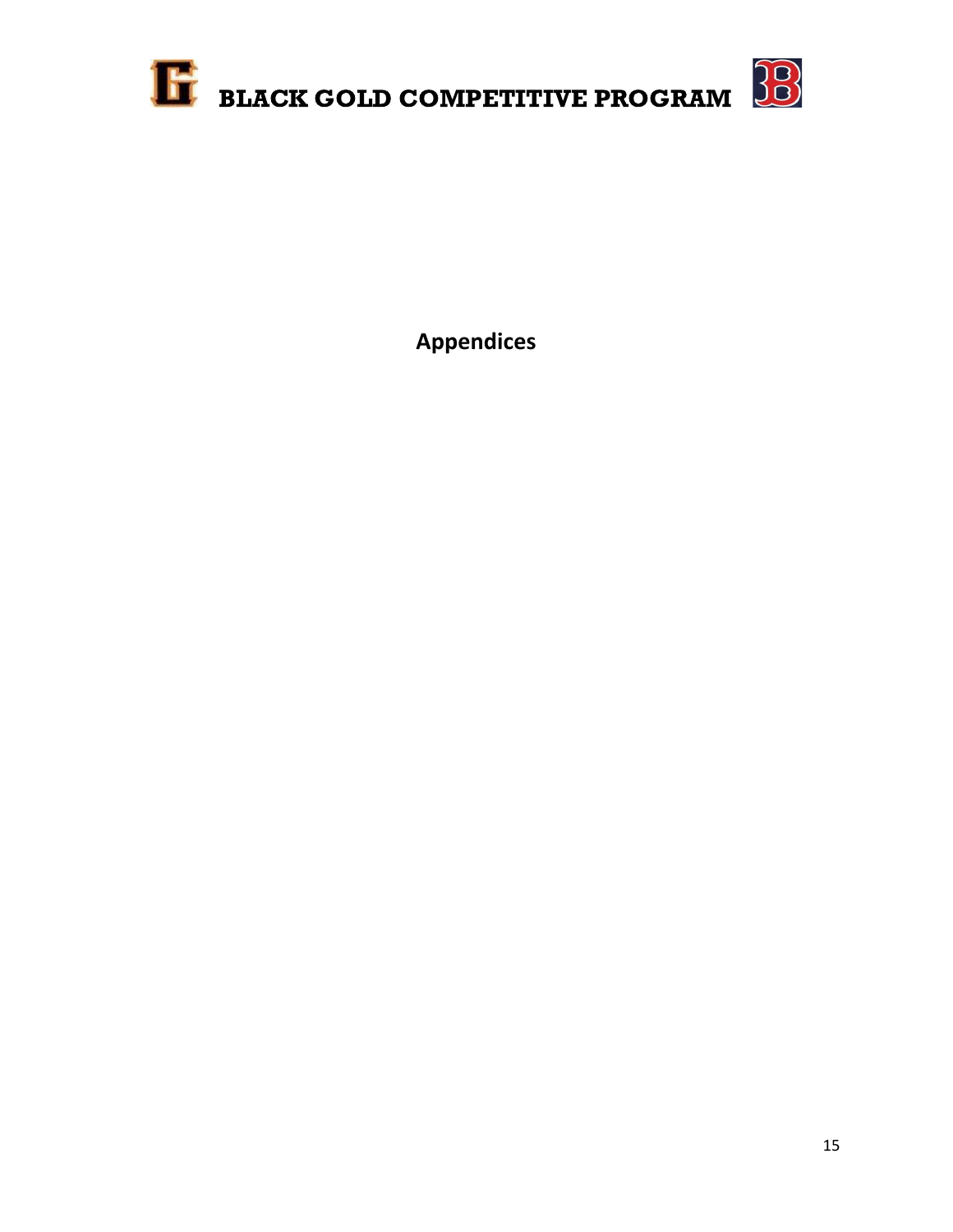# **Black Gold Coaching Application**

**\*This will be put online as a form\***

**Last Name:**

**First Name:**

**Address:**

**City:**

**Postal Code:**

**Home Phone: Alternate Phone #:**

**Email:**

**Have you submitted a Criminal Record Check (CRC) to your home association within the last 2 years?**

- ❏ **Yes**
- ❏ **No**

**What age level are you applying to coach for?**

- ❏ **11U**
- ❏ **13U**
- ❏ **15U**
- ❏ **18U**

**Do you have a child trying out for the level you are applying to coach for?**

- ❏ **Yes**
- ❏ **No**

**What is your preferred coaching role?**

- ❏ **Head Coach**
- ❏ **Assistant Coach**
- ❏ **No Preference**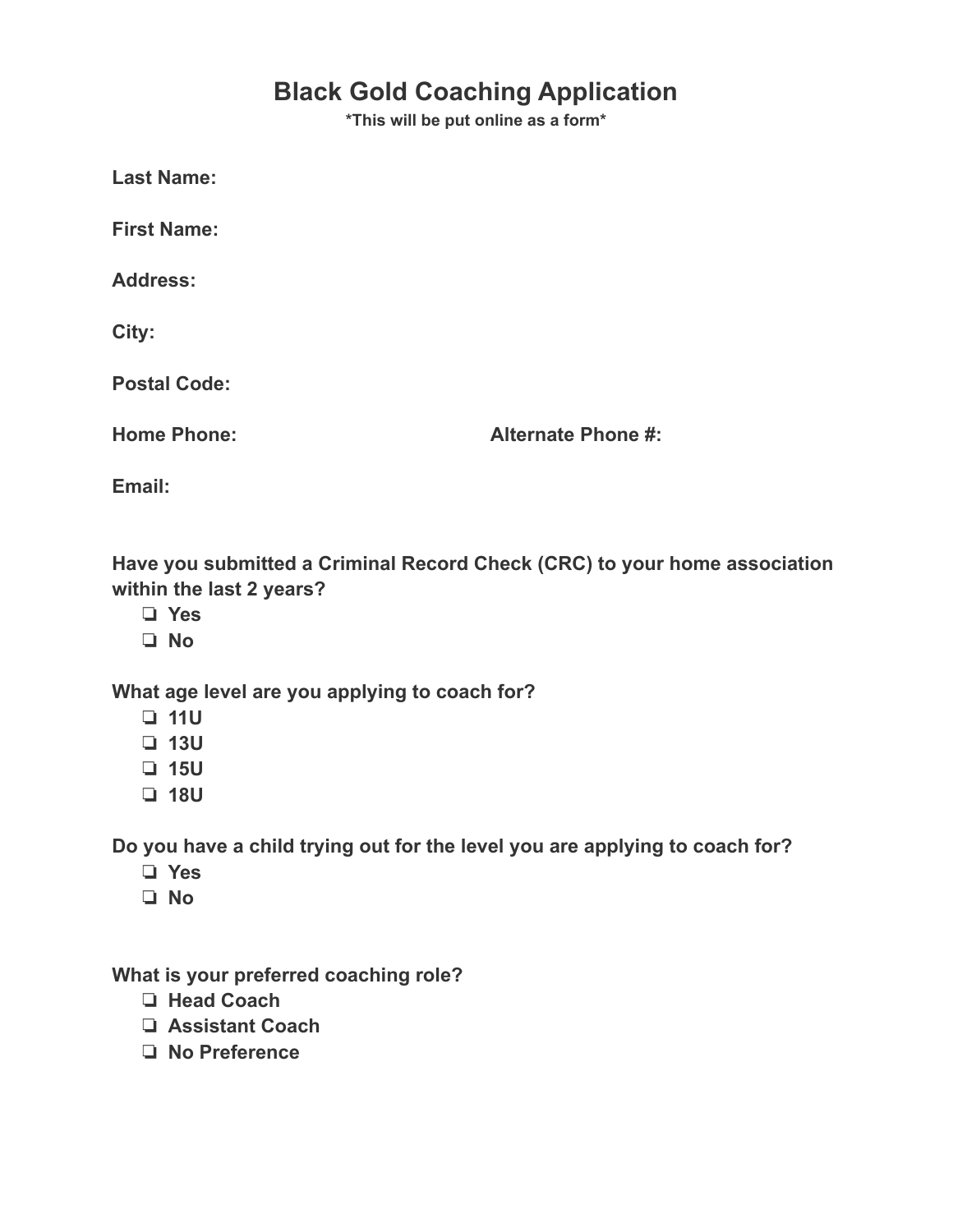**Indicate below what coaching positions you have held in the last 5 years (2016 - 2020):**

**Please indicate below your NCCP#:**

**Please check below the NCCP qualifications that you have completed:**

- ❏ **Initiation Coach Online**
- ❏ **Initiation Coach Clinic**
- ❏ **Teaching and Learning Clinic**
- ❏ **Absolutes Clinic**
- ❏ **Planning Clinic**
- ❏ **Making Ethical Decisions Clinic**
- ❏ **Respect in Sports Online**
- ❏ **Regional and Provincial Coach Portfolio**
- ❏ **Practice Evaluation**
- ❏ **Pitching and Catching Clinic**
- ❏ **Strategies Clinic**
- ❏ **I have not yet completed and clinics**

**Describe below what your coaching philosophy will be for the age level you have indicated your interest in coaching:**

**Please list References below:**

**Please list Reference contact information:**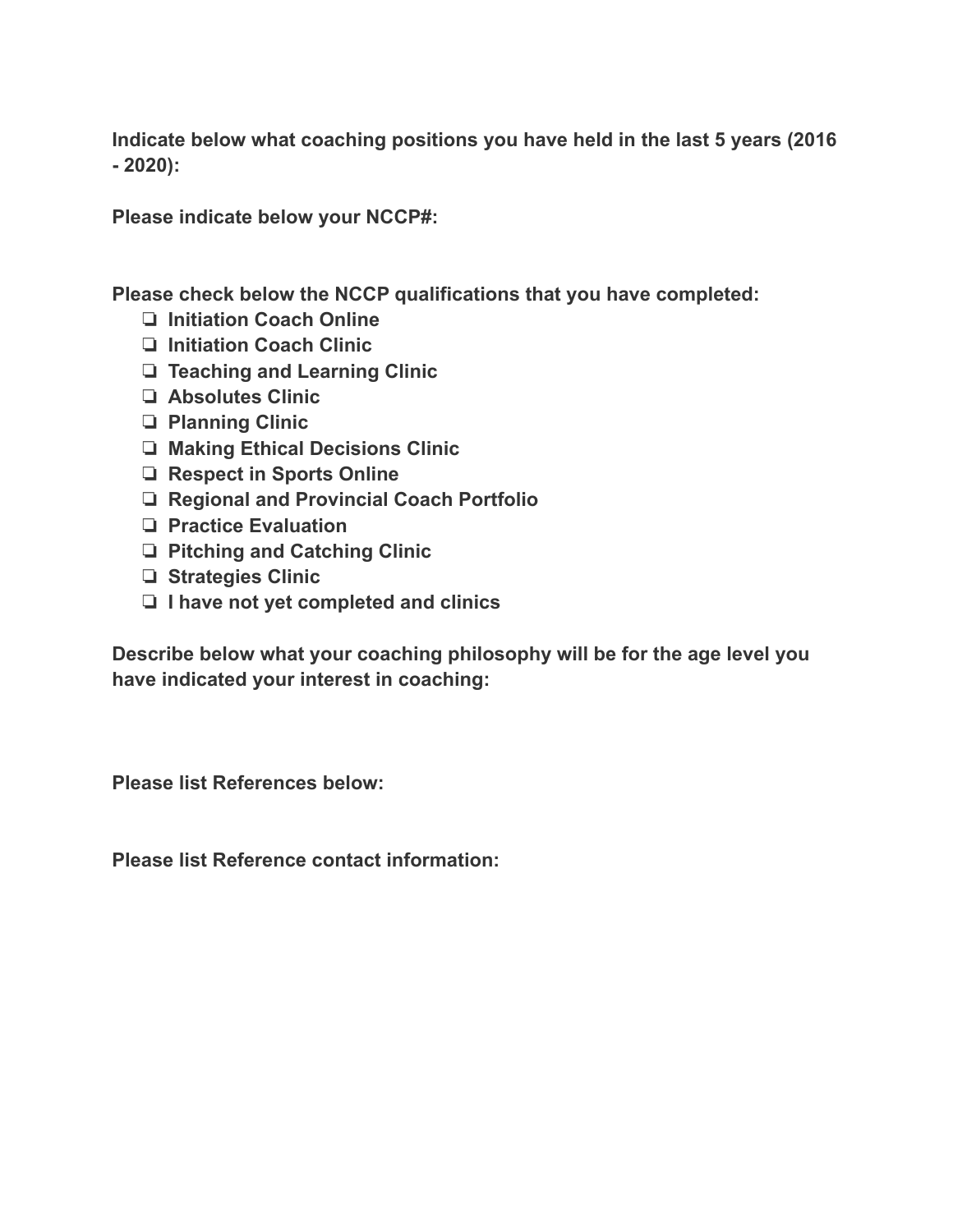# *Head Coach "Duties & Responsibilities"*

- Head Coaches, as chief team officials, shall be fully responsible for all activities of their team.
- Delegating responsibilities to assistant coaches, managers and parents is necessary, desirable and encouraged; however, ultimate responsibility for these activities' rests with the Head Coach.
- Coaches and team management are expected to be responsive to directives of the Committee and operate the team within established policy and guidelines.
- Respond to the needs and skills of individual players, ensuring that each player has the maximum opportunity to develop his/her potential.
- Recognize their responsibilities as leaders, educators and role models for young players. Conduct towards players, parents, officials and other persons should be based on mutual respect and be fair and reasonable. Physical abuse, verbal abuse, or profanity is unacceptable and will be investigated by the Committee.
- Be sensitive to parent concerns, and be prepared to respond cordially when warranted.
- Commit to the continued development of all players for the full season, once players are selected to a team.
- Deal fairly with players at all times. Rewards or considerations to players or parents should be those reasonably available to all members of the team.
- Coaches should not accept gifts, favours or other considerations from players or parents or place themselves in a situation where their actions may be compromised because of such considerations.
- Ensure proper supervision of the team, before, during, and after all games and practices and accept reasonable responsibility for the conduct, safety and wellbeing of their players.
- Ensure proper supervision and take responsibility for the team during all team functions.
- Develop a set of rules for the team, which are clearly communicated and enforced equally on all players.
- Encourage and motivate their players towards enjoyment of the game, team concept, and skill development.
- Pursue objections to directives or policy through appropriate channels and in a manner that is not detrimental to the team, league or Association.
- Comply with normal administrative directives by:
	- o Holding a beginning of season parent meeting
	- o Submitting a budget to parents and Division Directors as requested
	- o Submitting financial statements on schedule
- All coaches shall hold a parent meeting shortly after the team has been made. Items to be covered include:
	- o Proposed budget
	- o Season plan
	- o Coach, Parent, Player conduct expectations
	- o Parent Roles required
- All coaches are encouraged to have a practice plan prepared for their practices.
- The coach is also to abide by the team rules that are agreed to with the team, which includes arrival times for games and practices.
- The coach is responsible to ensure that the team managers and treasurer also know their responsibilities.
- Coaches must participate in the "Coach Evaluation" process.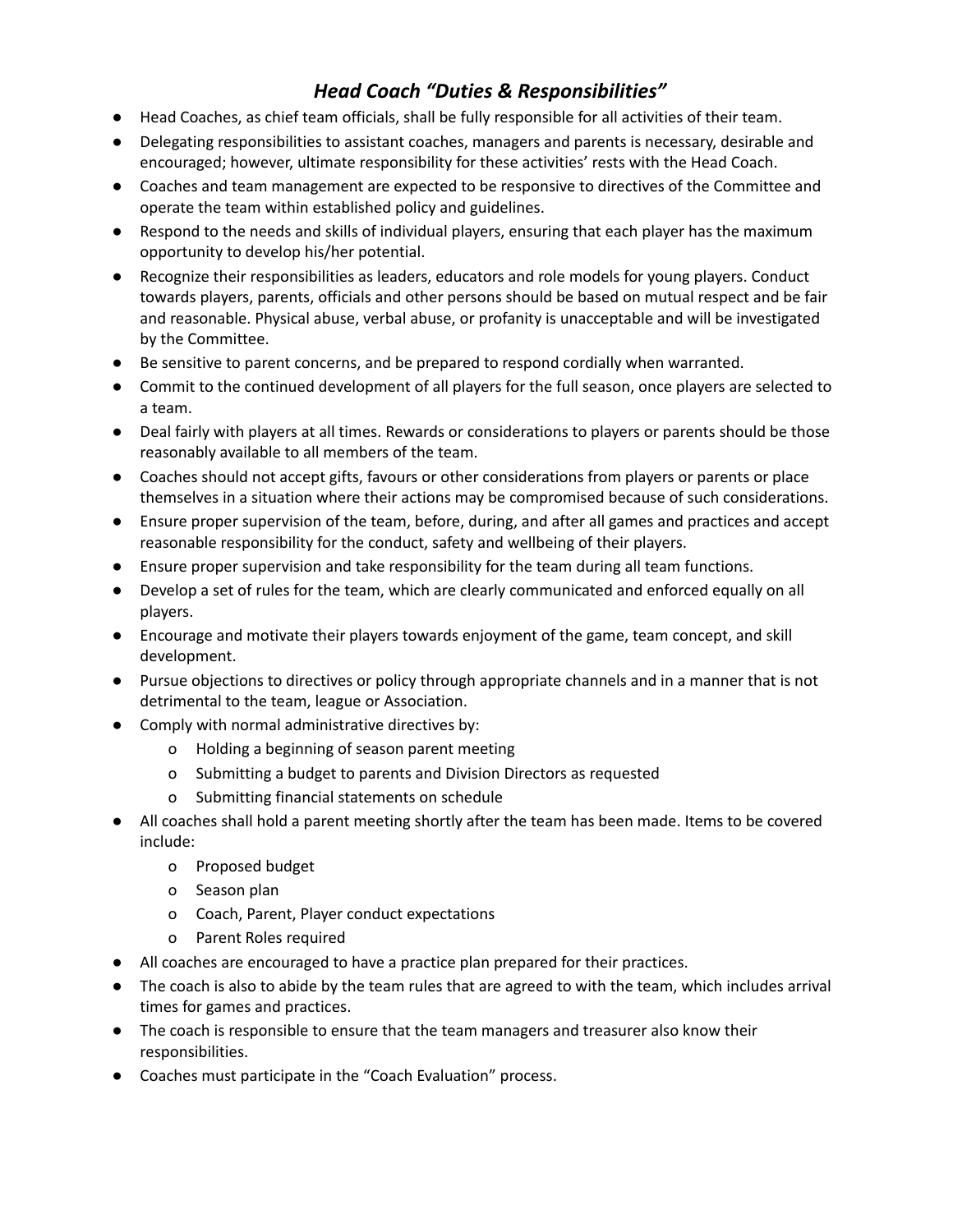# *Coach "Conduct Expectations"*

#### **1.) Punctuality**

**a.** I will lead by example and be punctual to all team practices, games, team events, etc.

#### **2.) Priorities**

- **a.** As a coach my job is to:
	- **i.** Teach
	- **ii.** Mentor
	- **iii.** Motivate
	- **iv.** Be a positive role model
	- **v.** Always preach the importance of positivity, attitude, & effort

#### **3.) Parent Coach**

**a.** Having a player on this team presents its challenges. As a coach I always have to ask myself if the decisions being made are in the best interest of the team. If I question that this is the case with me or another coach, it is my job to bring this up to the coaching staff for discussion.

#### **4.) Communication**

**a.** It is my job as a coach on this staff to be a communicator. Whether it surrounds players, coaches, or parents, communication is vital and will ensure there are no misunderstandings.

#### **5.) Respect**

- **a.** I will treat all players and opposing coaches with respect, being positive and constructive at all times. I will not use abusive language or actions and will control my anger at all times. I will insist that all parents, coaches, players and fans associated with my team follow my example.
- **b.** I will always treat the parents that are a part of this team with respect and all dealings with parent(s) will be done in a mature and understanding fashion.
- **c.** I will always reinforce the importance of positivity and our "Team First" mentality.
- d. I will treat all umpires with respect, recognizing that they are volunteers or young adults, and that baseball rules involve judgment. If I have complaints, I will use the appropriate methods of appeal during the game and avoid confrontational behavior on the field. After the game I may choose to go through the proper channels for resolution.
- e. I will promote sportsmanlike conduct, shaking hands with the opposing coach after each game, encouraging my team members to cheer positively, and shake hands with the other team in a sportsmanlike manner after the game. I will not tolerate negative cheering, trash-talking, or displays of anger or disrespect by my team.
- f. I will be drug and alcohol free while at any of my team's games and/or practices. I will not use any tobacco products in the dugout or on the playing field.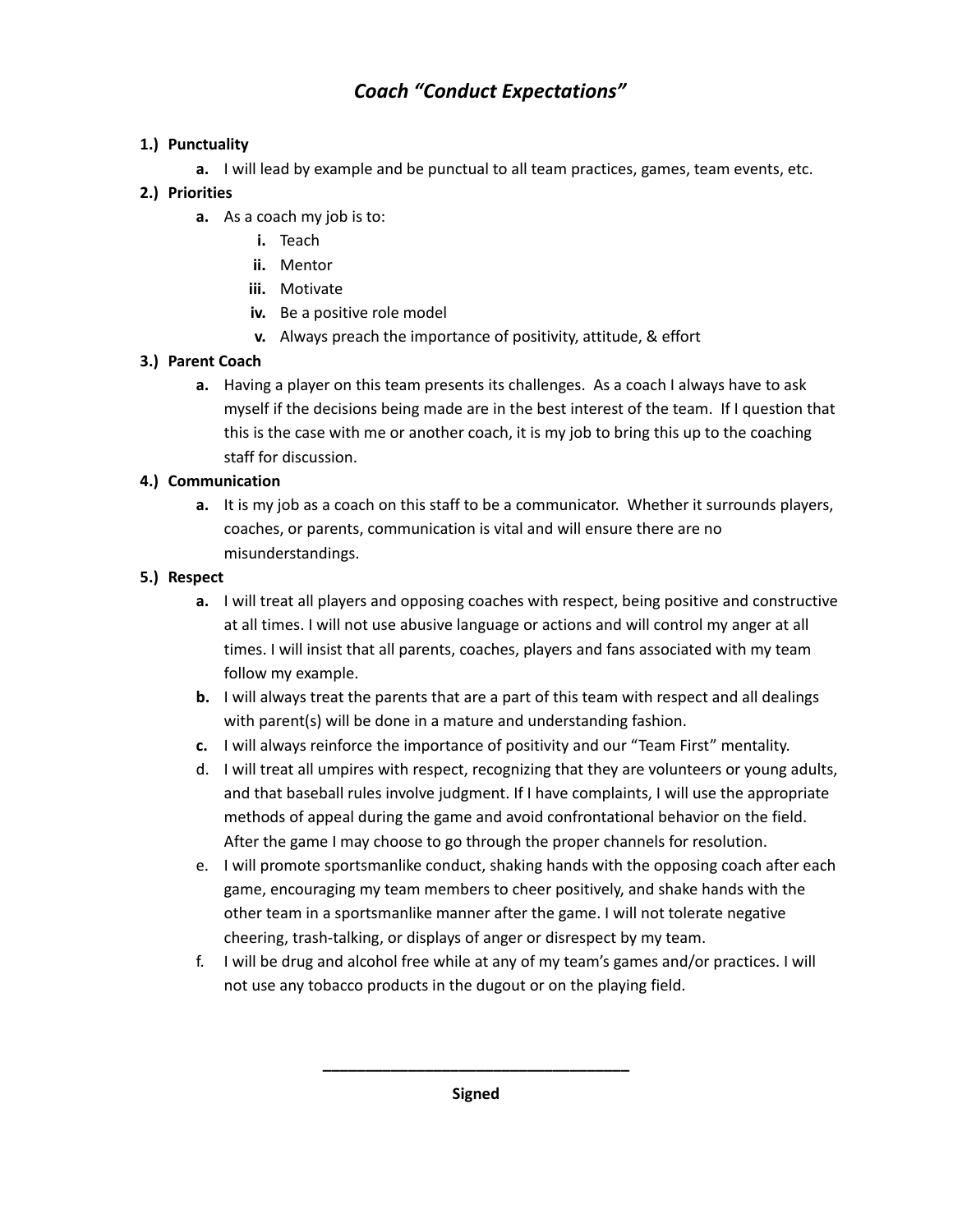# *Parent "Conduct Expectations"*

#### 1.) **Negativity will not be tolerated**.

a. We will not convey negative words towards my child, his teammates, the coaching staff, team manager, and other parents on this team or towards the Black Gold Baseball Program in general. This also pertains to social media.

#### 2.) **Punctuality**

- a. Practices We will have our player at the field at a time that allows him to be ready to go on the field for the start of practice. Pulling into the parking lot or walking into the dugout when practice starts will be considered being late.
- b. Games We will have our player at the field 1 hour and 15 minutes before game time
- c. Attendance at practices and games is expected. Any instances where my player will not be in attendance will be communicated with the Head Coach along with the reason why.

#### **3.) Grievance Policy**

**a.** Any grievance that a parent may have is to be communicated as per the "Accountability & Discipline" process outlined in the "*Black Gold Competitive Guidelines"* document. No grievance will be addressed if the **"24 Hour Rule"** is not followed

#### 4.) **Parent Roles**

a. Throughout the year the Off-Field Manager will require assistance with duties. As parents on this team we will ensure that when a duty is assigned by the Off-Field Manager or we take on a role, that it is done to completion.

#### 5.) **Promote Positivity**

a. The "Power of Positivity" is far reaching. We will do our best to demonstrate positivity towards this team for our player both at home and at the ball field. We also acknowledge that our player has been told by the coaching staff that we as parents are expected to demonstrate positivity towards this team, its players, its coaches, and its parent group.

#### 6.) **Social Media**

a. We will not post any pictures of players, coaches, the team manager, or other player's family members to any social media platform without their consent.

#### 7.) **Transparency**

a. We understand that our player will be shown this "Parent Letter of Understanding" so that they are aware of what is expected of us as parents on this team. We have also been shown and understand the "Player Letter of Understanding" and the "Coach Letter of Understanding"

By signing this document we as parents understand what is presented and will respect and abide by its content.

Player Name **Parent Parent Parent Parent Parent** Parent Parent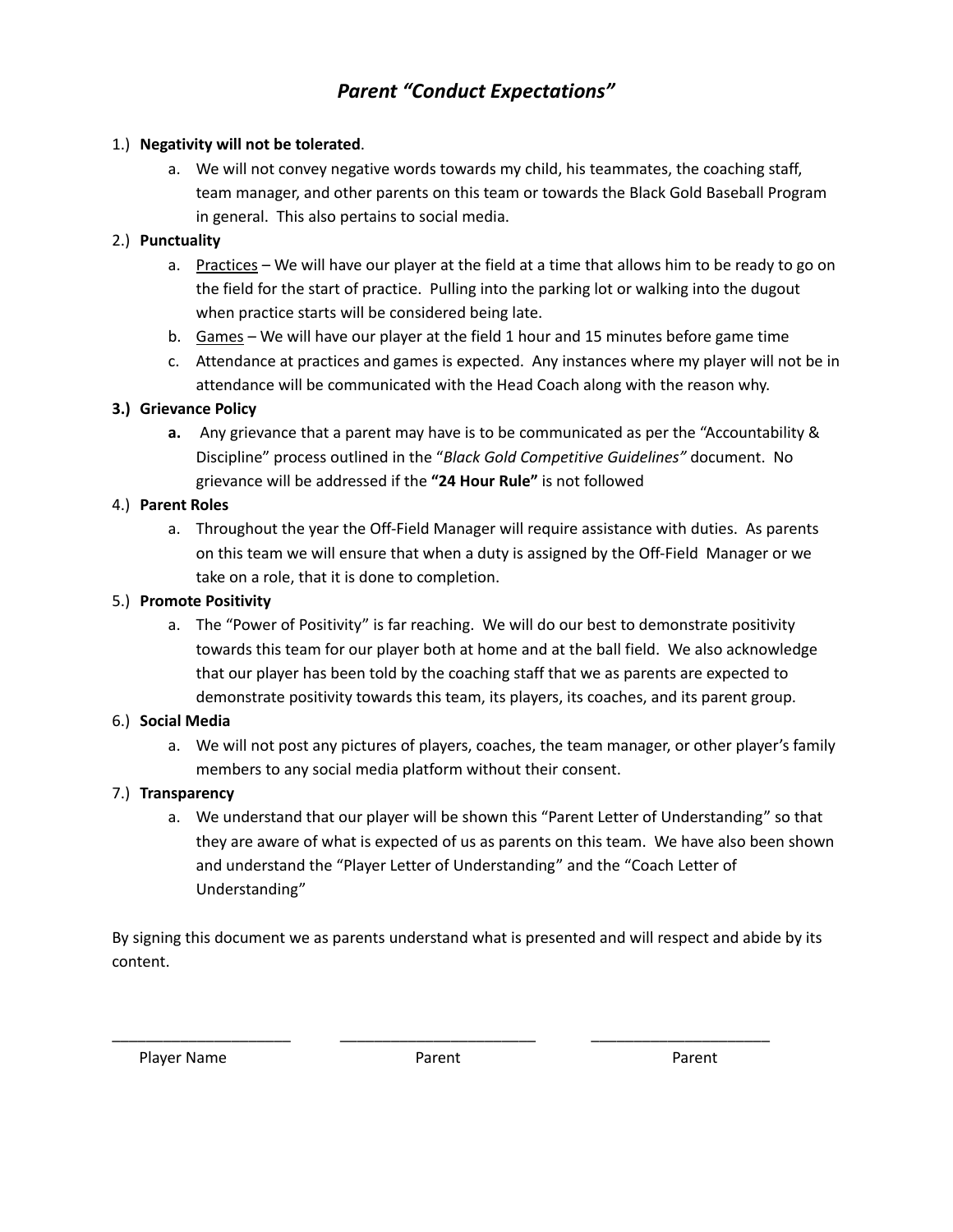### *Player "Conduct Expectations"*

#### **1.) On Field Expectations**

- **a.** Punctual
	- **i.** On the field ready to go for the start of practice or games
- **b.** Prepared
	- **i.** I will be in full uniform for all practices
	- **ii.** I will be in full uniform for all games
	- **iii.** I will have the necessary items to ensure I stay hydrated during team activities
- **c.** Effort
	- **i.** My best effort is expected at all practices and games
- **d.** Attitude
	- **i.** A positive attitude is the only option. Negative attitudes or negative body language can result in playing time consequences.
- **e.** Team Equipment
	- **i.** Team equipment will always be packed up and put away first before my own equipment.

#### **2.) Social Media**

**a.** I will not use social media (Facebook, Instagram, Twitter, etc.) to post any pictures of my teammates. I will not use social media in any way that degrades or shines a negative light on any member of this team or this program.

#### **3.) "Team First" Mentality**

**a.** I am not above any member of this team. A successful team needs to have players that fill roles that all work towards a common goal. **I will be a good teammate.**

#### **4.) School & Home Responsibilities**

**a.** I will not allow baseball to become an excuse as to why I have not done my school work or chores that I am expected to do at home. I will ensure that I use my time wisely to get my homework and any responsibilities at home done.

> **\_\_\_\_\_\_\_\_\_\_\_\_\_\_\_\_\_\_\_\_\_\_\_\_\_\_\_\_\_\_\_\_\_\_\_** Signed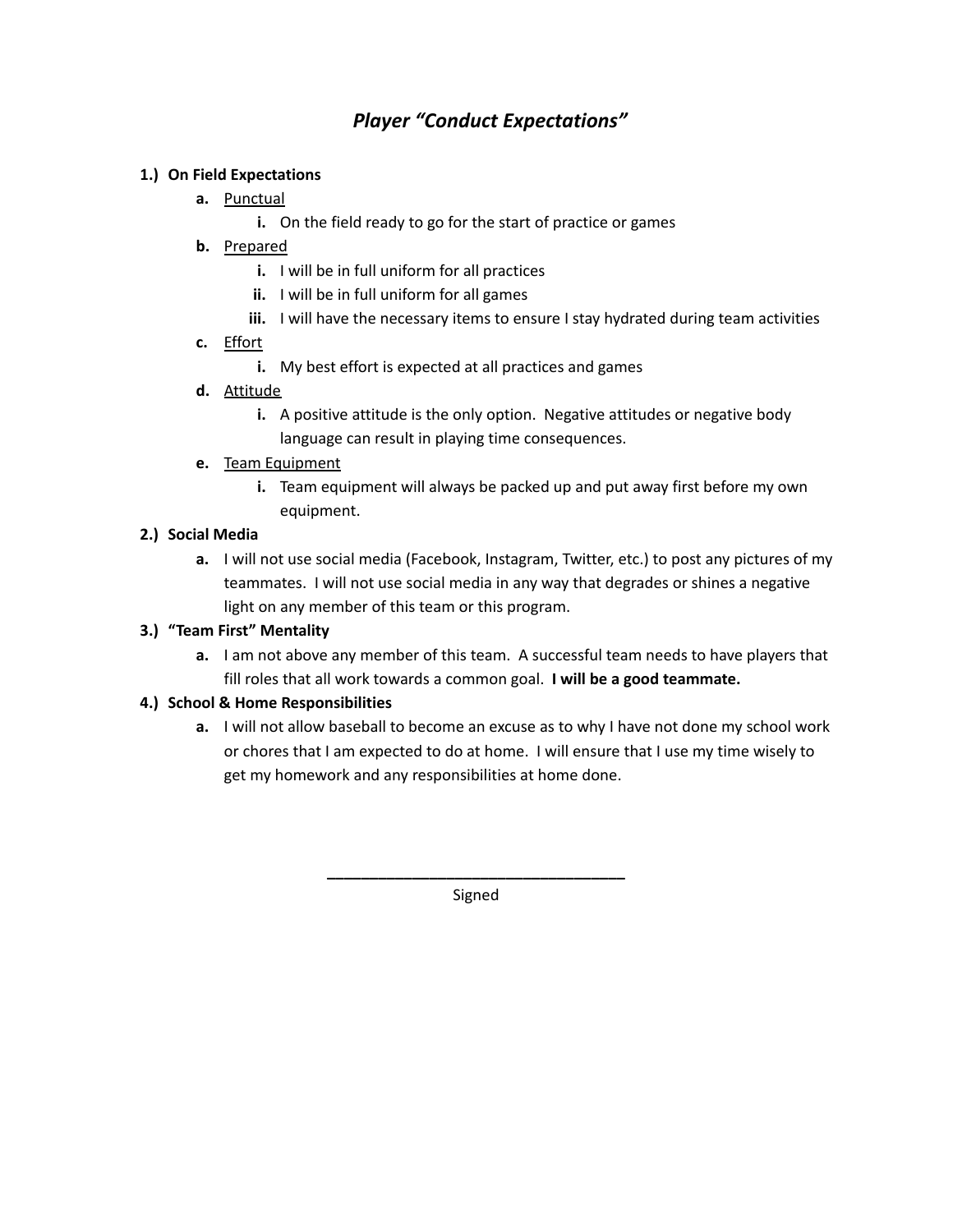#### **SOCIAL MEDIA POLICY**

#### **POLICY STATEMENT:**

The BGCP recognizes the value of social media and the importance of social media as a key method of information exchange for participants in BGCP leagues and activities. The terms "social media" encompasses public communications through such internet mediums and websites as Twitter, Facebook, Instagram, Snapchat, LinkedIn, E-mail and any other electronic network that allows users to communicate electronically.

The BGCP is committed to providing a sport environment in which all individuals are treated with respect and dignity. Each individual has the right to participate in an environment, including the social media information environment, which is free from inappropriate, inflammatory, or offensive content.

#### **SOCIAL MEDIA GUIDELINES:**

The BGCP treats individuals participating in its programs and activities who use social media to share information to the same standards as it does for other forms of media including radio, television, and print. In other words, information published on social media should be information that an individual would feel comfortable sharing with a journalist and having quoted in a newspaper.

Each individual needs to use his/her best judgment at all times – pause before posting or sending. Once comments are sent or posted, they cannot be retracted. Ultimately, the individual is solely responsible for his/her comments.

· Refrain from divulging confidential information of a personal or team related nature. Only divulge information that is considered public.

Everyone including Association members, officials, players, coaches, sponsors, and volunteers can review social media communications. It is expected that individuals will be aware of this and conduct themselves in an appropriate and professional manner at all times.

#### · **IF IN DOUBT, DO NOT POST OR SEND.**